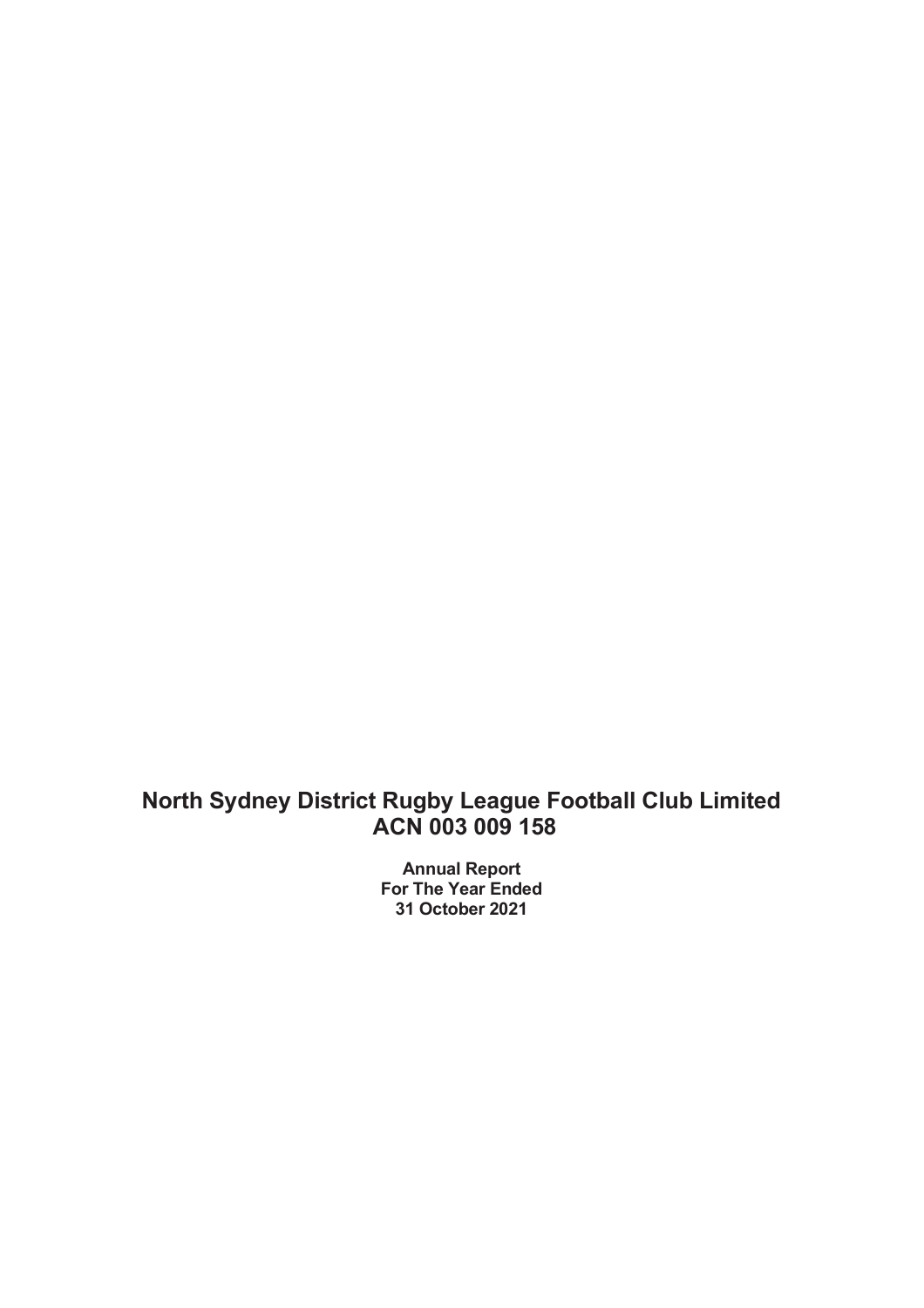# Annual Report For The Year Ended 31 October 2021

\_\_\_\_\_\_\_\_\_\_\_\_\_\_\_\_\_\_\_\_\_\_\_\_\_\_\_\_\_\_\_\_\_\_\_\_\_\_\_\_\_\_\_\_\_\_\_\_\_\_\_\_\_\_\_\_\_\_\_\_\_\_\_\_\_\_\_\_\_\_\_\_\_

# Page Number

| <b>Additional Financial Information</b> |
|-----------------------------------------|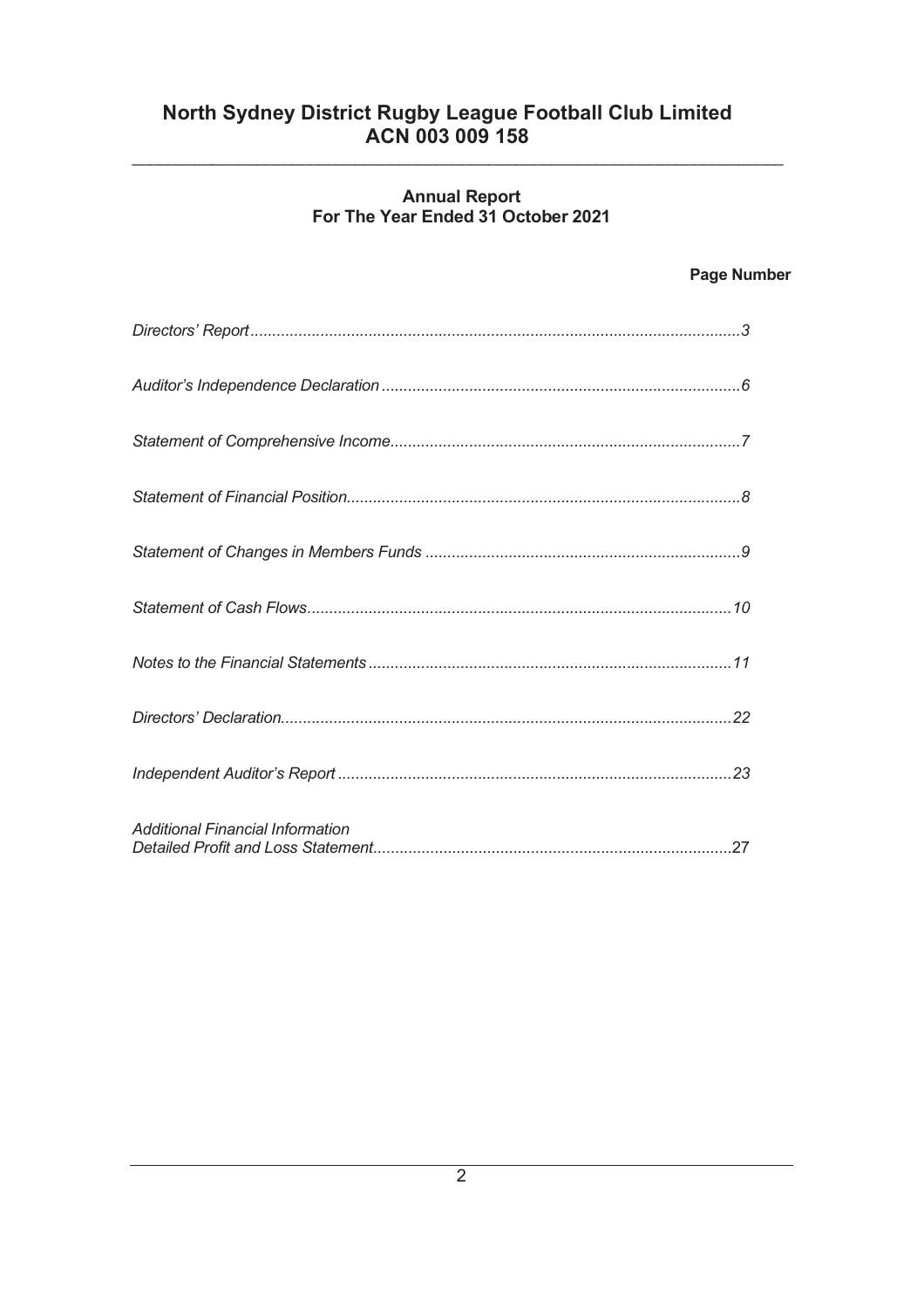# Directors' Report

\_\_\_\_\_\_\_\_\_\_\_\_\_\_\_\_\_\_\_\_\_\_\_\_\_\_\_\_\_\_\_\_\_\_\_\_\_\_\_\_\_\_\_\_\_\_\_\_\_\_\_\_\_\_\_\_\_\_\_\_\_\_\_\_\_\_\_\_\_\_\_\_\_

Your Directors present their report together with the financial report of the Company for the year ended 31 October 2021 and the auditor's report thereon.

#### **Directors**

The names of the Directors in office at any time during or since the end of the year are:

| <b>Name</b>                                                                           | Qualification              | <b>Experience</b>                 | <b>Special Responsibilities</b>                                                            |
|---------------------------------------------------------------------------------------|----------------------------|-----------------------------------|--------------------------------------------------------------------------------------------|
| <b>Daniel Dickson</b><br>(Director until 17<br>March, Director from<br>25 March 2021) | Company<br><b>Director</b> | Member<br><b>NSDRLF Club</b>      | Chairman (6 Mar 2020)<br>Representative to<br><b>NSLC Board</b><br><b>Sponsor Director</b> |
| Peter McGrath                                                                         | <b>Company Director</b>    | Member<br><b>NSDRLF Club</b>      | Deputy Chairman                                                                            |
| <b>Justin Owen</b>                                                                    | Lawyer                     | Member<br><b>NSDRLF Club</b>      | <b>Company Secretary</b><br>Representative to<br><b>NSLC Board</b>                         |
| <b>Mark Dowel</b>                                                                     | <b>Retired</b>             | Life Member<br><b>NSDRLF Club</b> |                                                                                            |
| <b>Martin Lawson</b>                                                                  | Company<br><b>Director</b> | Member<br><b>NSDRLF Club</b>      |                                                                                            |
| <b>Sean Wiles</b><br>(resigned<br>17 March 2021)                                      | Chartered<br>Accountant    | Member<br><b>NSDRLF Club</b>      |                                                                                            |
| <b>William Moore</b>                                                                  | Former Player              | Member<br><b>NSDRLF Club</b>      | <b>Sponsor Director</b>                                                                    |
| James Bracey<br>(resigned<br>18 March 2021)                                           | Sports<br>Presenter        | Member<br><b>NSDRLF Club</b>      |                                                                                            |
| <b>Michael Chetner</b>                                                                | Chartered<br>Accountant    | Member<br><b>NSDRLF Club</b>      |                                                                                            |
| Guy Gunasekera<br>(appointed<br>8 November 2021)                                      | Chartered<br>Accountant    | Member<br><b>NSDRLF Club</b>      |                                                                                            |
| <b>Ros Dare</b><br>(appointed 17 March,<br>resigned 23 March 2021)                    | <b>Retired</b>             | Member<br><b>NSDRLF Club</b>      |                                                                                            |

Directors have been in office since the start of the financial year to the date of this report unless otherwise stated.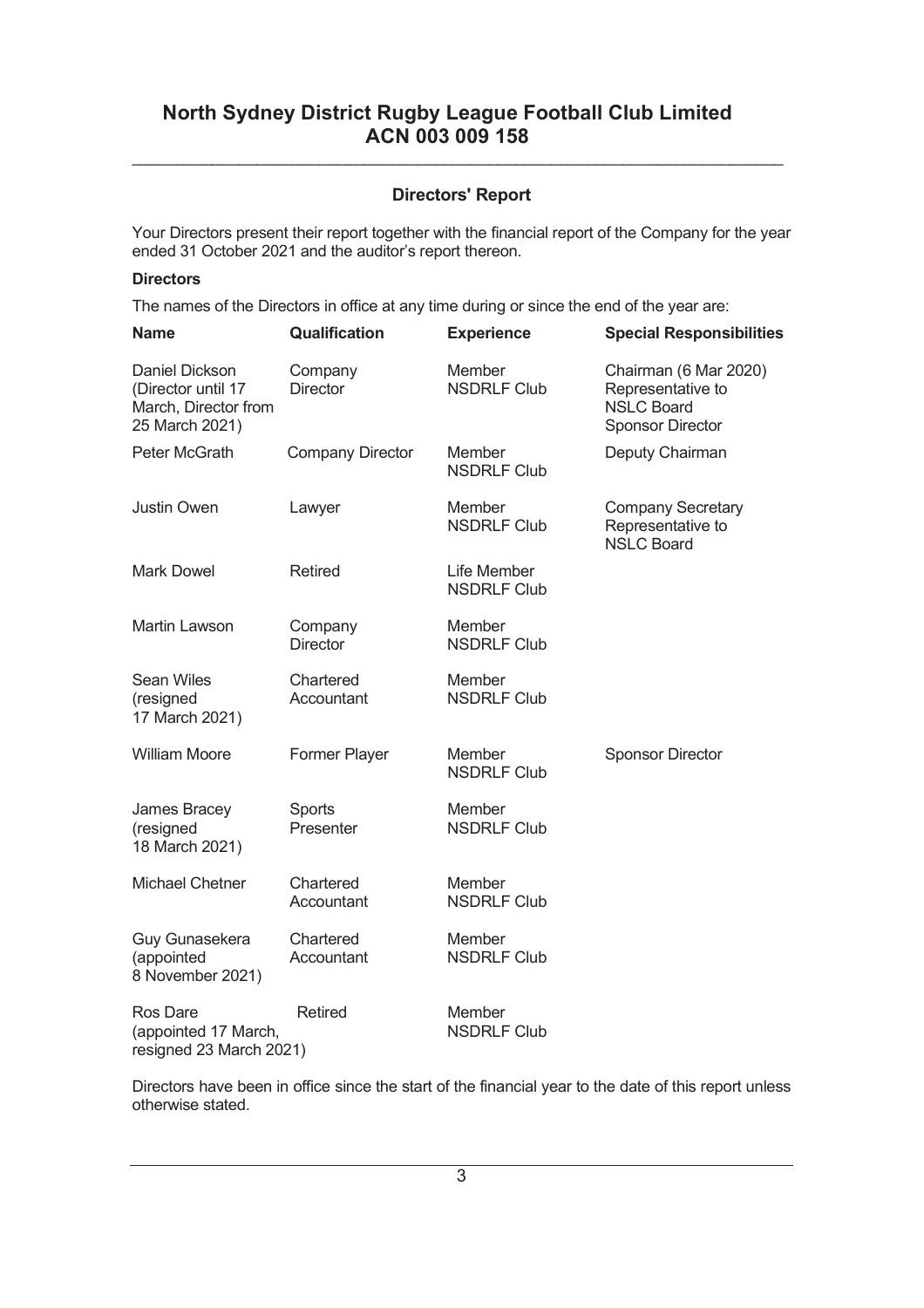#### \_\_\_\_\_\_\_\_\_\_\_\_\_\_\_\_\_\_\_\_\_\_\_\_\_\_\_\_\_\_\_\_\_\_\_\_\_\_\_\_\_\_\_\_\_\_\_\_\_\_\_\_\_\_\_\_\_\_\_\_\_\_\_\_\_\_\_\_\_\_\_\_\_ Directors' Report

#### Directors' Meetings

The number of Directors' meetings including special meetings of Directors and the number of meetings attended by each of the Directors of the Company during the financial year are:

| <b>Directors</b>                                              | <b>Board</b><br><b>Meetings</b><br><b>Numbers of</b><br><b>Meetings</b><br><b>Attended</b> | Number of<br><b>Meetings</b><br><b>Held</b> |
|---------------------------------------------------------------|--------------------------------------------------------------------------------------------|---------------------------------------------|
| Daniel Dickson                                                | 10                                                                                         | 10                                          |
| Peter McGrath                                                 | 9                                                                                          | 10                                          |
| <b>Justin Owen</b>                                            | 9                                                                                          | 10                                          |
| Mark Dowel                                                    | 10                                                                                         | 10                                          |
| Martin Lawson                                                 | 9                                                                                          | 9                                           |
| Sean Wiles (resigned 17 March 2021)                           | 2                                                                                          | $\mathcal{P}$                               |
| <b>William Moore</b>                                          | 6                                                                                          | 10                                          |
| James Bracey (resigned 18 March 2021)                         | 2                                                                                          | $\mathcal{P}$                               |
| Michael Chetner                                               | 10                                                                                         | 10                                          |
| Guy Gunasekera (appointed 8 November 2021)                    | 1                                                                                          | 1                                           |
| Ros Dare (appointed 17 March 2021, resigned 23<br>March 2021) | ∩                                                                                          | ∩                                           |

#### Membership

The Company is a company limited by guarantee and is without share capital. The number of members as at 31 October 2021 was 819.

#### Operating Result

The surplus for the year amounted to \$182,003 (2020 surplus: \$182,390)

#### Principal Activities

The principal activities of the Company during the year were to encourage, promote and control the development, playing and interests of Rugby League Football in the North Sydney District and within the area of the boundaries of the Club as defined in the by-Laws of the New South Wales Rugby League Limited.

There have been no significant changes in the nature of these activities during the year.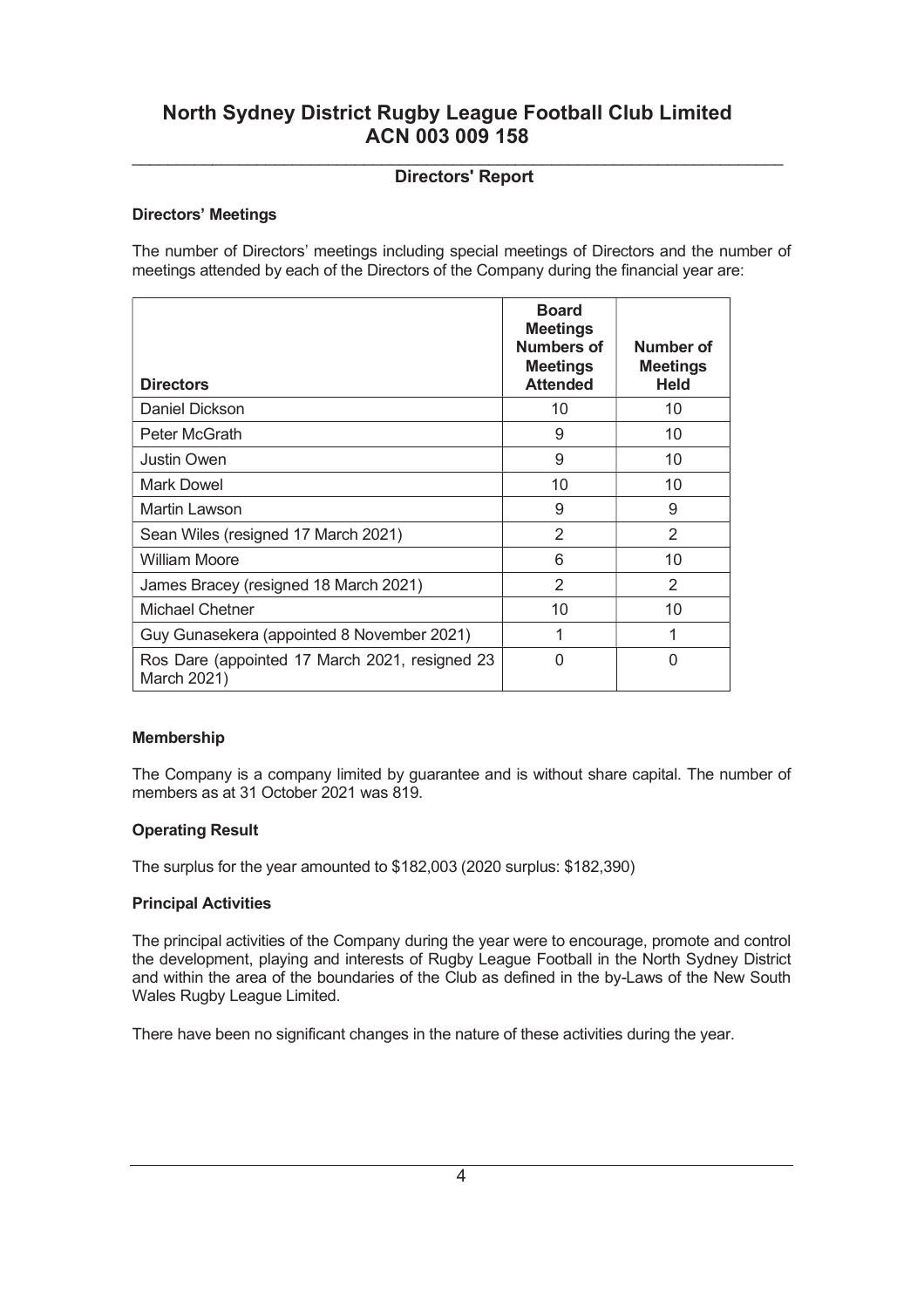#### **Directors' Report**

#### Liability of members on winding up

The Company is incorporated and domiciled in Australia as a company limited by guarantee. In accordance with the Constitution of the Company, every member of the Company undertakes to contribute an amount limited to \$1 per member in the event of the winding up of the Company during the time that he/she is a member or within one year thereafter. At 31 October 2021 there were 819 members.

#### Proceedings on behalf of the Company

No person has applied for leave of Court to bring proceedings on behalf of the Company or intervene in any proceedings to which the Company is party for the purposes of taking responsibility on behalf of the Company for all or any part of those proceedings.

The Company was not a party to any such proceedings during the year.

#### **Auditor's Independence Declaration**

A copy of the auditor's independence declaration as required under section 307C of the Corporations Act 2001 is set out on page 6.

Signed in accordance with a resolution of the Directors.

Dated at Cammeray this 7<sup>-H</sup> day of March 2022.

**Daniel Dickson Director** 

Peter McGrath

**Director**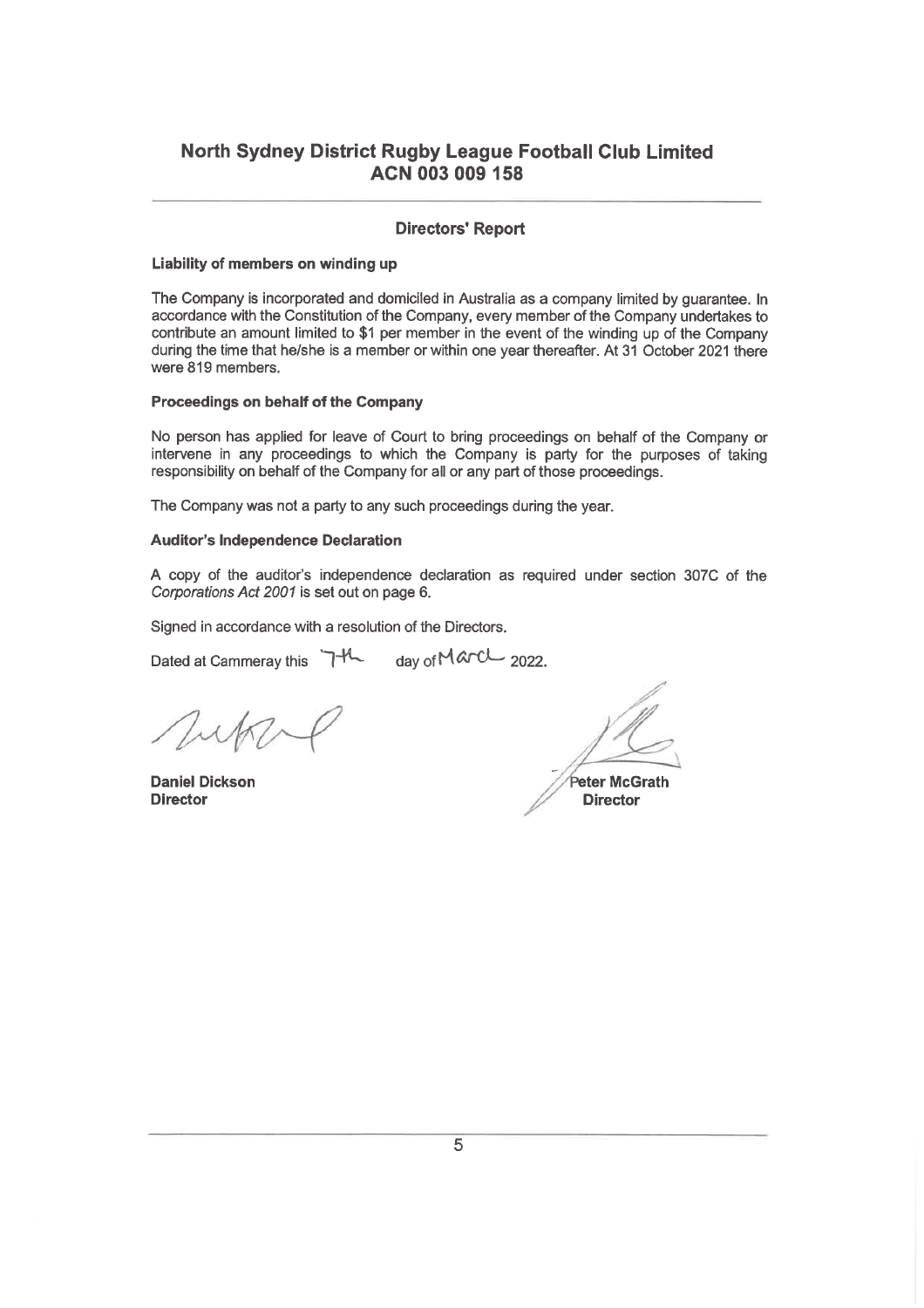

#### Auditor's Independence Declaration To the Directors of North Sydney District Rugby League Football Club Limited

As lead auditor for the audit of North Sydney District Rugby League Football Club Limited for the year ended 31 October 2021, I declare that to the best of my knowledge and belief there have been:

- (i) no contraventions of the auditor independence requirements in relation to the audit; and
- (ii) no contraventions of any applicable code of professional conduct in relation to the audit.

#### FORTUNITY ASSURANCE

Nohnin

Adrian Thompson Partner

155 The Entrance Road Erina NSW 2250

Dated: 7 March 2022

Liability limited by a scheme approved under **Professional Standards Legislation** 

6

Fortunity Assurance ABN 95 862 442 962 Erina Business Park 155 The Entrance Road PO BOX 3622 Erina NSW 2250 Australia Tel: 02 4304 8888 Fax: 02 4304 8800 info@fortunity.com.au www.fortunity.com.au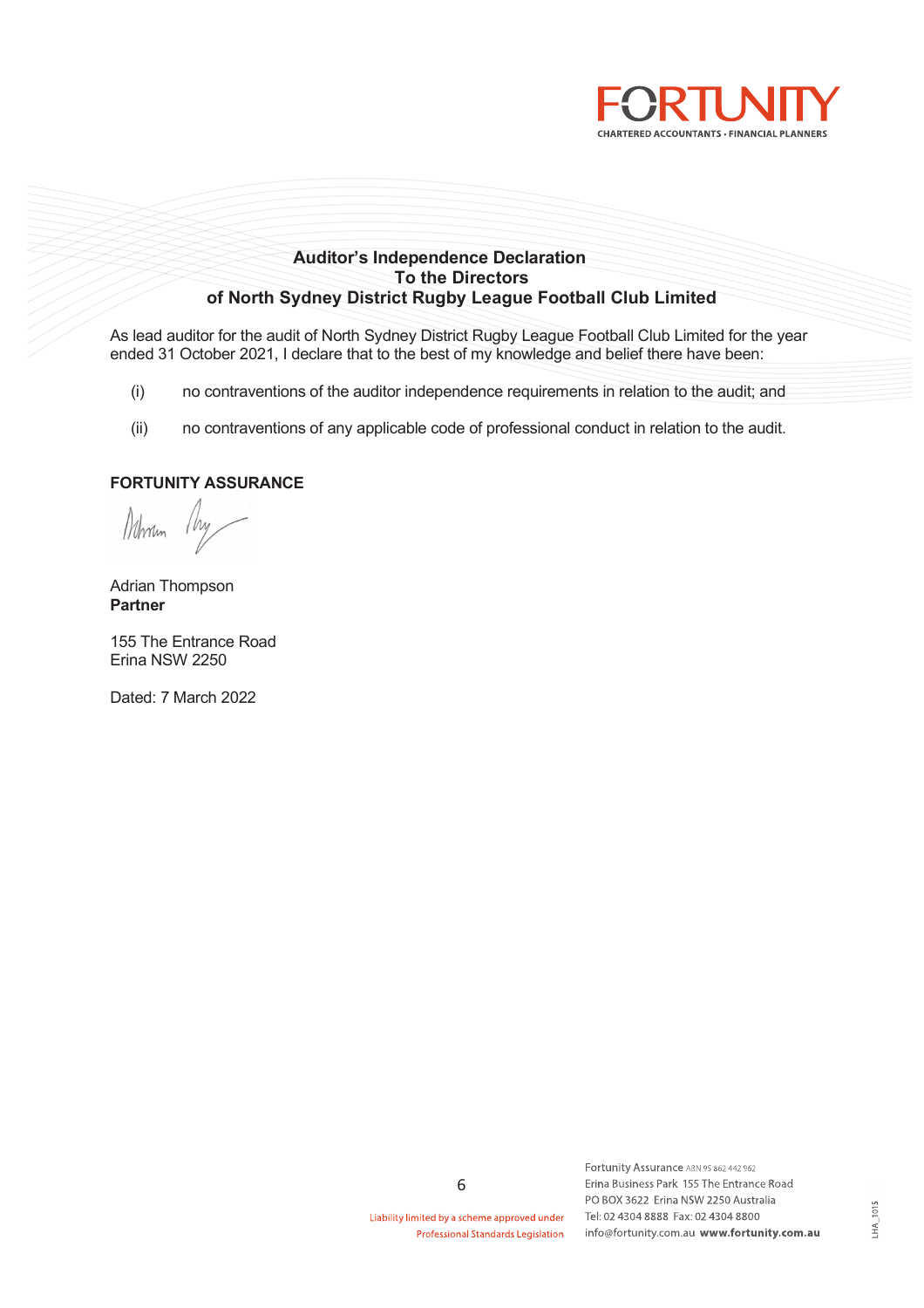# Statement of Profit or Loss & Other Comprehensive Income For The Year Ended 31 October 2021

\_\_\_\_\_\_\_\_\_\_\_\_\_\_\_\_\_\_\_\_\_\_\_\_\_\_\_\_\_\_\_\_\_\_\_\_\_\_\_\_\_\_\_\_\_\_\_\_\_\_\_\_\_\_\_\_\_\_\_\_\_\_\_\_\_\_\_\_\_\_\_\_\_

|                                                                                                                                                                                                                                                 | <b>Note</b> | 2021                                                                                                      | 2020                                                                                                        |
|-------------------------------------------------------------------------------------------------------------------------------------------------------------------------------------------------------------------------------------------------|-------------|-----------------------------------------------------------------------------------------------------------|-------------------------------------------------------------------------------------------------------------|
|                                                                                                                                                                                                                                                 |             | \$                                                                                                        | \$                                                                                                          |
| Revenue                                                                                                                                                                                                                                         | 2           | 1,690,773                                                                                                 | 1,472,939                                                                                                   |
| Administration expenses<br>Bad debts expense<br>Depreciation<br>Employee costs<br>Finance costs<br>Football team expenses<br>Junior League expenses<br>Merchandise costs<br>Surplus / (deficit) before income tax expense<br>Income tax expense | 3           | (60, 528)<br>(2, 144)<br>(847)<br>(295, 303)<br>(216)<br>(906, 368)<br>(61, 321)<br>(182, 043)<br>182,003 | (63, 285)<br>(34,062)<br>(2,059)<br>(251, 138)<br>(3,638)<br>(832, 899)<br>(50, 867)<br>(52,601)<br>182,390 |
| Net surplus after income tax                                                                                                                                                                                                                    |             | 182,003                                                                                                   | 182,390                                                                                                     |
| Other comprehensive Income                                                                                                                                                                                                                      |             |                                                                                                           |                                                                                                             |
| <b>Total comprehensive income</b><br>for the year                                                                                                                                                                                               |             | 182,003                                                                                                   | 182,390                                                                                                     |

The accompanying notes form part of these financial statements.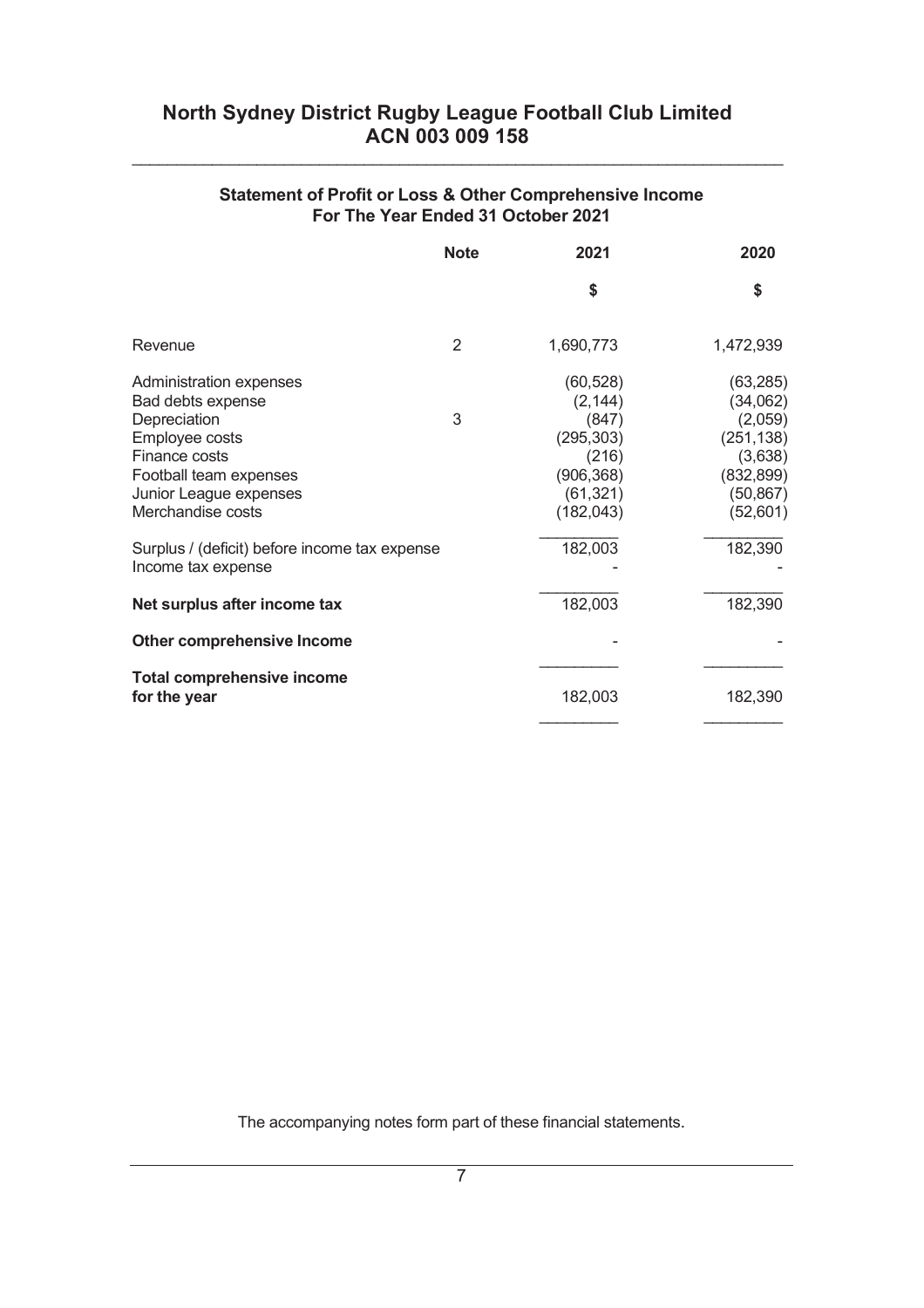# Statement of Financial Position As at 31 October 2021

\_\_\_\_\_\_\_\_\_\_\_\_\_\_\_\_\_\_\_\_\_\_\_\_\_\_\_\_\_\_\_\_\_\_\_\_\_\_\_\_\_\_\_\_\_\_\_\_\_\_\_\_\_\_\_\_\_\_\_\_\_\_\_\_\_\_\_\_\_\_\_\_\_

|                                        | <b>Note</b> | 2021       | 2020       |
|----------------------------------------|-------------|------------|------------|
|                                        |             | \$         | \$         |
| <b>Assets</b><br><b>Current Assets</b> |             |            |            |
| Cash and cash equivalents              | 4           | 232,801    | 27,485     |
| Other receivables                      | 5           | 70,833     | 102,042    |
| <b>GST Refundable</b>                  |             |            | 650        |
| <b>Total Current Assets</b>            |             | 303,634    | 130,177    |
| <b>Non-Current Assets</b>              |             |            |            |
| Property, plant and equipment          | 6           | 6,548      | 1,293      |
| <b>Total Non-current Assets</b>        |             | 6,548      | 1,293      |
|                                        |             |            |            |
| <b>Total Assets</b>                    |             | 310,182    | 131,470    |
| <b>Current Liabilities</b>             |             |            |            |
| Trade and other payables               | 7           | 62,331     | 66,322     |
| Employee benefits                      | 8           | 32,464     | 33,906     |
| <b>Total Current Liabilities</b>       |             | 94,795     | 100,228    |
|                                        |             |            |            |
| <b>Non-Current Liabilities</b>         | 8           |            |            |
| Employee benefits                      |             | 7,099      | 4,957      |
| <b>Total Non-Current Liabilities</b>   |             | 7,099      | 4,957      |
| <b>Total Liabilities</b>               |             | 101,894    | 105, 185   |
| <b>Net Assets / (Liabilities)</b>      |             | 208,288    | 26,285     |
|                                        |             |            |            |
| <b>Members' Funds</b>                  |             |            |            |
| Retained earnings                      |             | 321,092    | 139,089    |
| League Football Club                   |             | (112, 804) | (112, 804) |
|                                        |             | 208,288    | 26,285     |
|                                        |             |            |            |

The accompanying notes form part of these financial statements.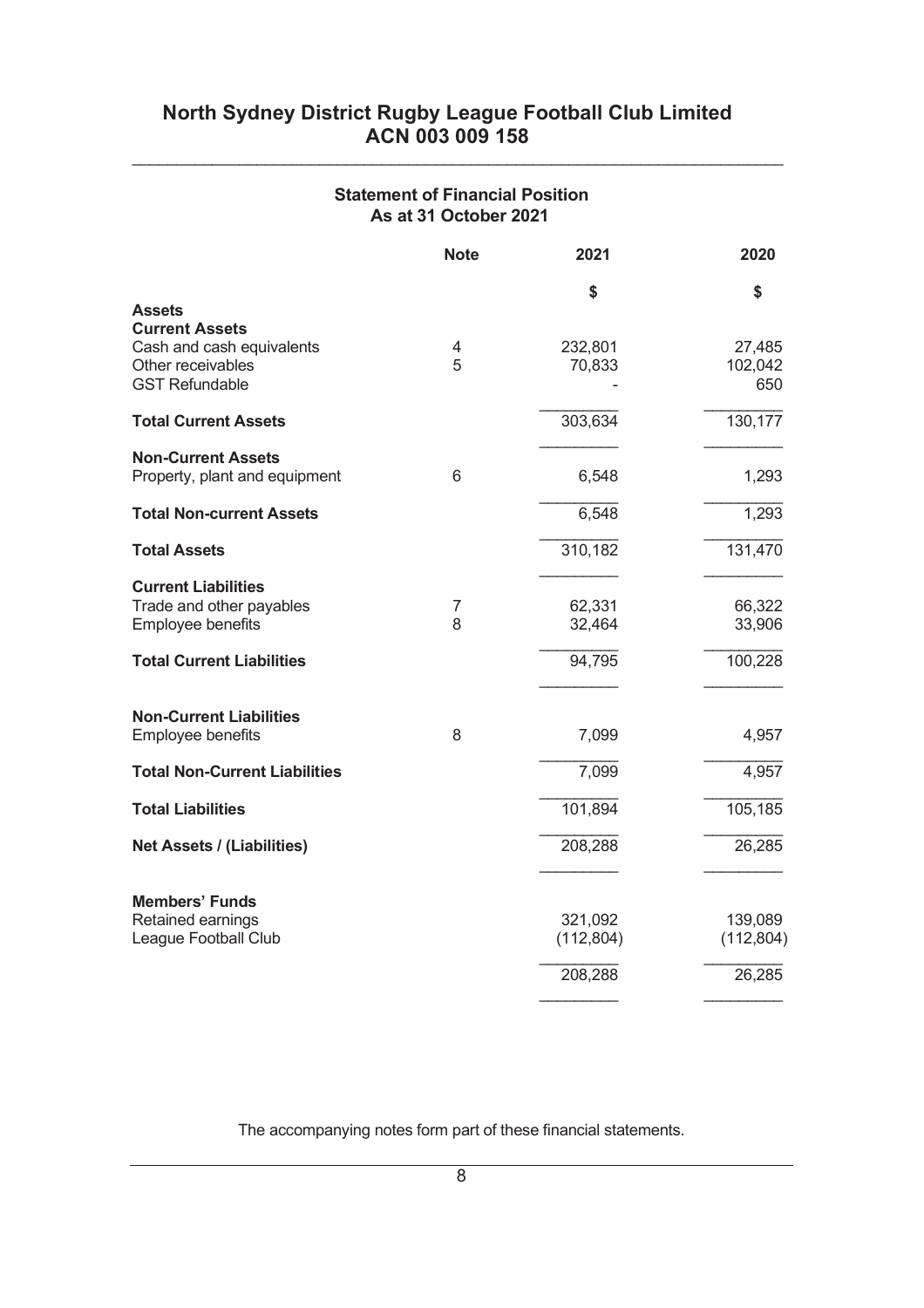| <b>Statement of Changes in Members Funds</b> |  |
|----------------------------------------------|--|
| For the Year Ended 31 October 2021           |  |

\_\_\_\_\_\_\_\_\_\_\_\_\_\_\_\_\_\_\_\_\_\_\_\_\_\_\_\_\_\_\_\_\_\_\_\_\_\_\_\_\_\_\_\_\_\_\_\_\_\_\_\_\_\_\_\_\_\_\_\_\_\_\_\_\_\_\_\_\_\_\_\_\_

|                                                                      | <b>League Football</b><br>Club<br>\$ | <b>Retained</b><br><b>Earnings</b><br>S | <b>Total</b><br>S |
|----------------------------------------------------------------------|--------------------------------------|-----------------------------------------|-------------------|
|                                                                      |                                      |                                         |                   |
| Balance at 1 November 2019                                           | (112, 804)                           | (43, 301)                               | (156, 105)        |
| Other comprehensive income                                           |                                      |                                         |                   |
| (Deficit) for the year attributable<br>To the members of the Company |                                      | 182,390                                 | 182,390           |
| Balance at 31 October 2020                                           | (112, 804)                           | 139,089                                 | 26,285            |
|                                                                      |                                      |                                         |                   |
| Balance at 1 November 2020                                           | (112, 804)                           | 139,089                                 | 26,285            |
| Other comprehensive income                                           |                                      |                                         |                   |
|                                                                      |                                      |                                         |                   |
| Surplus for the year attributable<br>To the members of the Company   |                                      | 182,003                                 | 182,003           |
| Balance at 31 October 2021                                           | (112, 804)                           | 321,092                                 | 208,288           |
|                                                                      |                                      |                                         |                   |

The accompanying notes form part of the financial statements.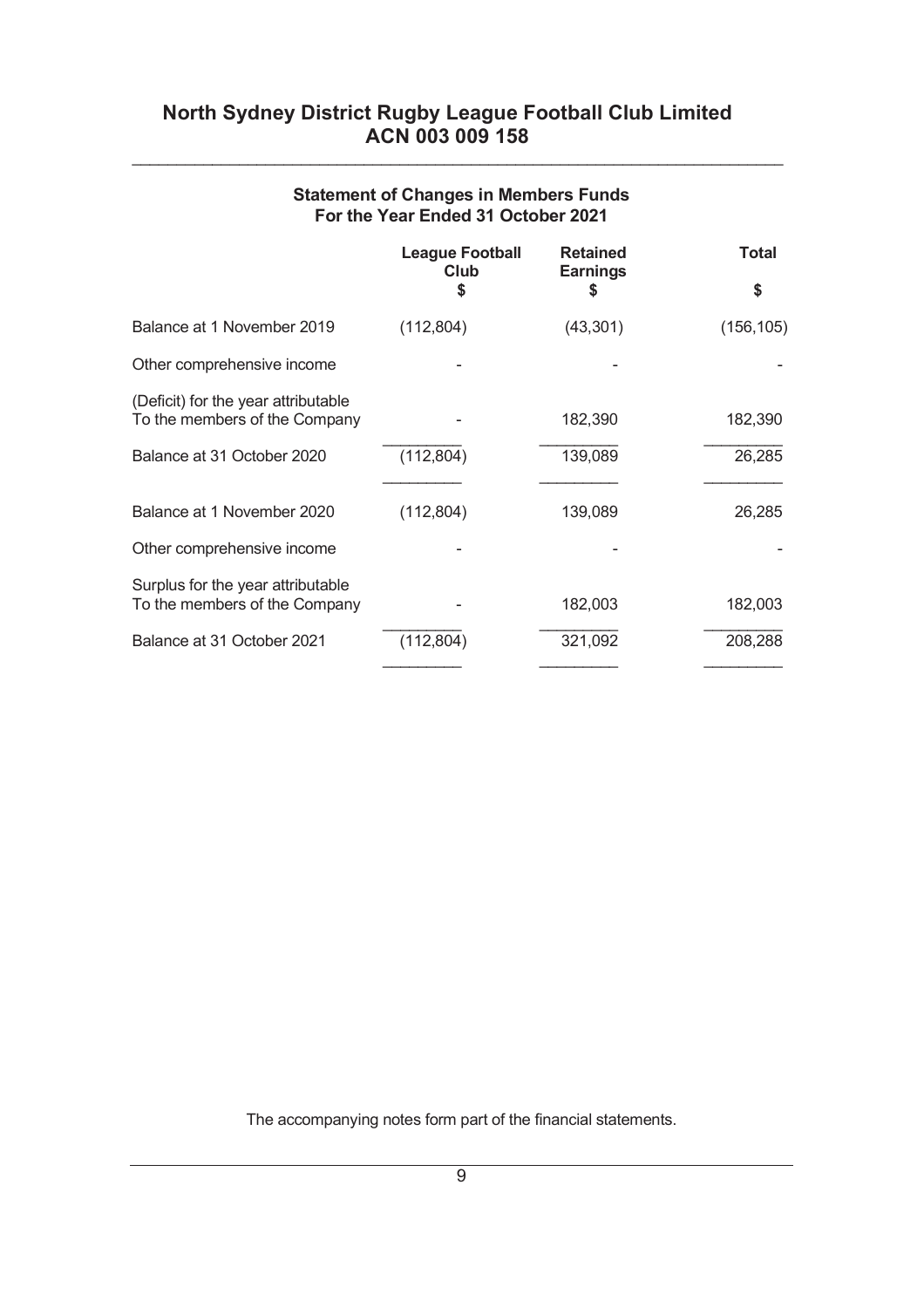# Statement of Cash Flows For Year Ended 31 October 2021

\_\_\_\_\_\_\_\_\_\_\_\_\_\_\_\_\_\_\_\_\_\_\_\_\_\_\_\_\_\_\_\_\_\_\_\_\_\_\_\_\_\_\_\_\_\_\_\_\_\_\_\_\_\_\_\_\_\_\_\_\_\_\_\_\_\_\_\_\_\_\_\_\_

| <b>Note</b>                                                                                                                                 | 2021<br>S<br><b>Inflows</b><br>(Outflows) | 2020<br>S<br><b>Inflows</b><br>(Outflows) |
|---------------------------------------------------------------------------------------------------------------------------------------------|-------------------------------------------|-------------------------------------------|
| Cash flows from operating activities<br>Receipts from members, sponsors, grants<br>Payments to suppliers and employees<br>Interest received | 1,703,982<br>(1,492,564)                  | 1,491,951<br>(1,562,704)<br>62            |
| Net cash provided by operating activities<br>9                                                                                              | 211,419                                   | (70, 691)                                 |
|                                                                                                                                             |                                           |                                           |
| Cash flows from investing activities<br>Payments for property, plant & equipment                                                            | (6, 103)                                  |                                           |
| Net cash used in investing activities                                                                                                       | (6, 103)                                  |                                           |
|                                                                                                                                             |                                           |                                           |
| Net (decrease)/increase in cash held                                                                                                        | 205,316                                   | (70, 691)                                 |
| Cash at the beginning of the financial year                                                                                                 | 27,485                                    | 98,176                                    |
| Cash at the end of the financial year                                                                                                       | 232,801                                   | 27,485                                    |

The accompanying notes form part of these financial statements.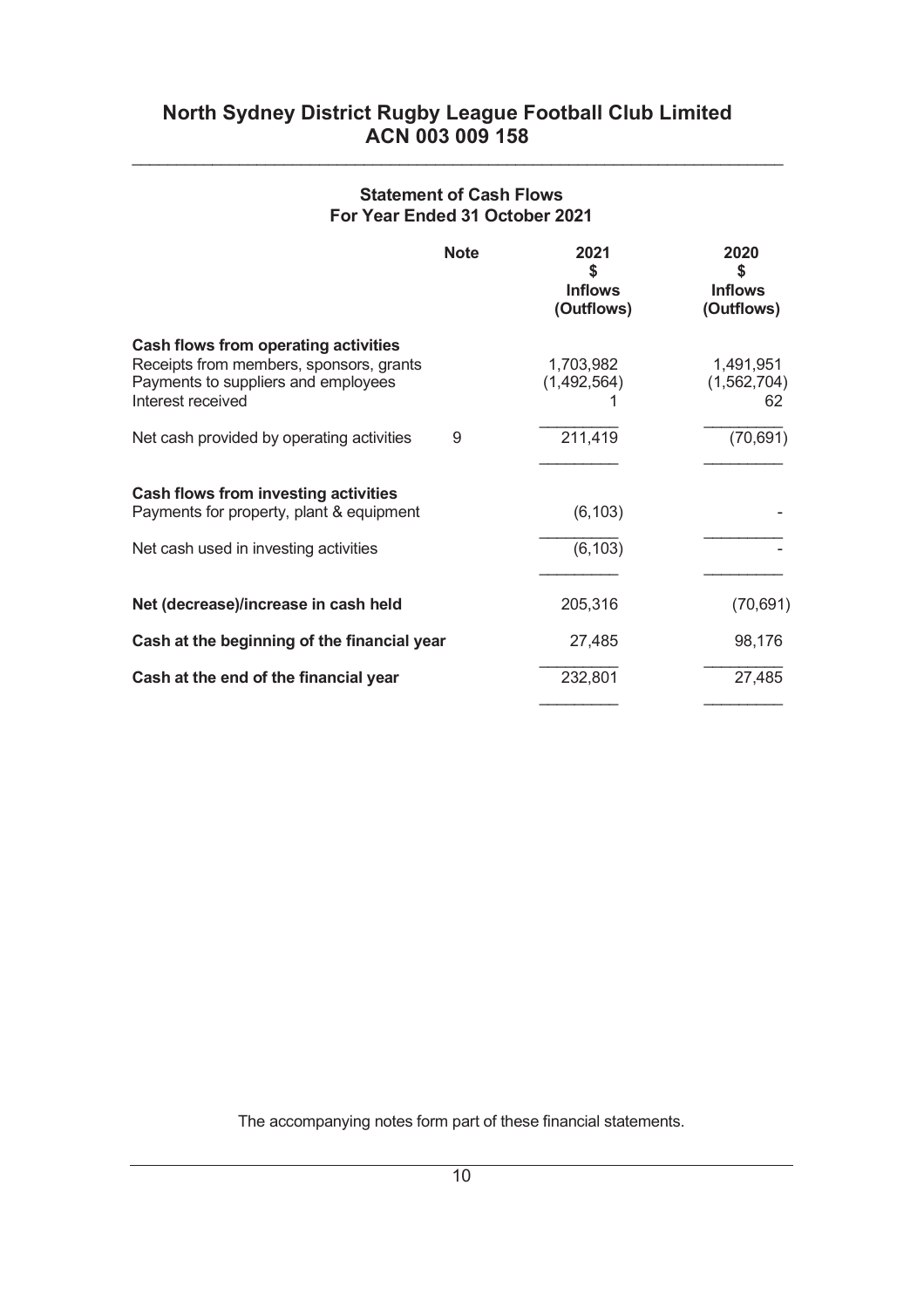\_\_\_\_\_\_\_\_\_\_\_\_\_\_\_\_\_\_\_\_\_\_\_\_\_\_\_\_\_\_\_\_\_\_\_\_\_\_\_\_\_\_\_\_\_\_\_\_\_\_\_\_\_\_\_\_\_\_\_\_\_\_\_\_\_\_\_\_\_\_\_\_\_

## Note 1. Summary of Significant Accounting Policies

#### Basis of Preparation

The financial statements are for North Sydney District Rugby League Football Club Limited as an individual entity, incorporated and domiciled in Australia. North Sydney District Football Club Limited is a company limited by guarantee.

North Sydney District Rugby League Football Club Limited applies Australian Accounting Standards – Reduced Disclosure Requirements as set out in AASB 1053: Application of Tiers of Australian Accounting Standards.

The financial statements are general purpose financial statements that have been prepared in accordance with Australian Accounting Standards – Reduced Disclosure Requirements of the Australian Accounting Standards Board (AASB) and the Corporations Act 2001. The Company is a not-for-profit entity for financial reporting purposes under Australian Accounting Standards.

Australian Accounting Standards set out accounting policies that the AASB has concluded would result in financial statements containing relevant and reliable information about transactions, events and conditions. Material accounting policies adopted in the preparation of these financial statements are presented below and have been consistently applied unless stated otherwise.

The financial statements, except for the cash flow information, have been prepared on an accrual basis and are based on historical costs, modified, where applicable, by the measurement at fair value of selected non-current assets, financial assets and financial liabilities. The amounts in the financial statements have been rounded to the nearest dollar.

#### Going concern and economic dependency

The Directors note that the Company has been significantly impacted by COVID19 health restrictions which resulted in the cancelation of the many of the Company's rugby league competitions during the year and impacted the Company's ability to generate revenue from its normal trading activities. The Directors also note also that the Company received \$175,816 in government support in the form of wages subsidies. Without this government support, the Company would have made a reduced surplus of \$6,187.

The Directors also point out that the Company receives contribution from sponsors, supporters, North Sydney Leagues Club and NSW Rugby League to operate the Company. The continued viability of the Company is dependent on the continued support from these stakeholders.

During the year the Directors have continued to undertake the following activities to ensure its continued viability as a going concern during this difficult time;

- · The Directors have made changes to the management and operational structures to reduce costs and improve accountability;
- · The Directors have worked with the Company's sponsors to retain and support them during the COVID19 health emergency;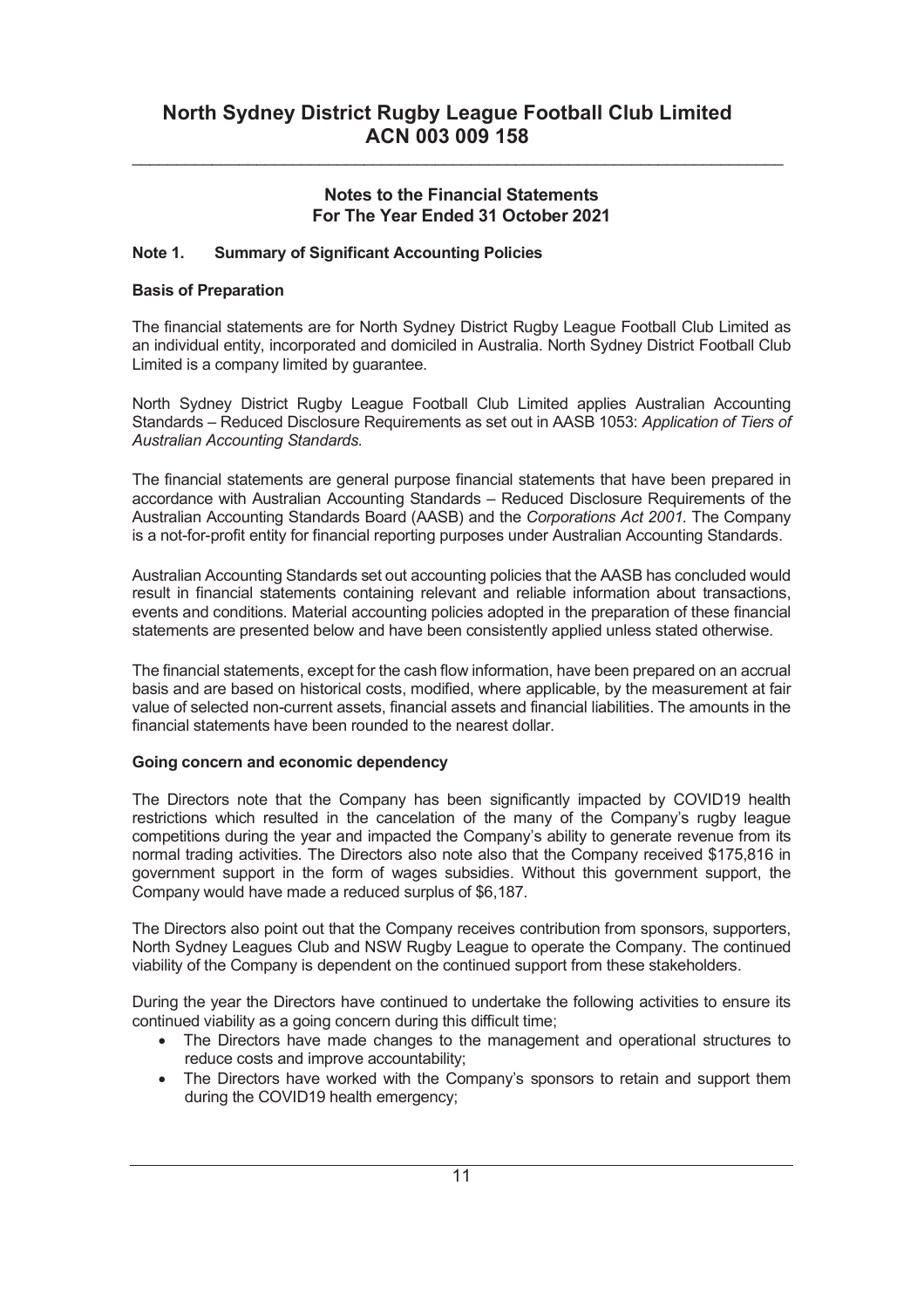\_\_\_\_\_\_\_\_\_\_\_\_\_\_\_\_\_\_\_\_\_\_\_\_\_\_\_\_\_\_\_\_\_\_\_\_\_\_\_\_\_\_\_\_\_\_\_\_\_\_\_\_\_\_\_\_\_\_\_\_\_\_\_\_\_\_\_\_\_\_\_\_\_

## Note 1. Statement of Significant Accounting Policies (cont'd)

### Going concern and economic dependency (cont'd)

- · The Directors have undertaken a review of football operations to deliver high performance sporting excellence, whilst reducing the cost of football operation to the Company; and
- · The Directors have encouraged employees to take their annual and long service leave, which has seen a significant reduction in employee entitlements liabilities.

As at the date of this report, the Directors have no reason to believe that the support of its stakeholders will not continue and that the changes being implemented will not ensure the continued operation and financial viability of the Club.

The Directors have reviewed the budgets and forecasts prepared in respect to the year ending 31 October 2021 and believe that the Company will generate sufficient cash flow required to continue as a going concern and meets its commitments as and when they fall due. However, the Directors acknowledge a material uncertainties exist due to the impact of the COVID-19 restrictions impacting the ability of many stakeholders to continue with their support of the Company.

#### Accounting Policies

#### (a) Income Tax

The Company is exempt from income tax under section 50-45 of the Income Tax Assessment Act.

The Company has applied to the Australia Taxation Office for an exemption from income tax as it is a sporting club.

#### (b) Property, Plant and Equipment

Each class of property, plant and equipment is carried at cost or fair value less, where applicable, any accumulated depreciation and impairment losses.

The carrying amount of plant and equipment is reviewed annually by Directors to ensure it is not in excess of the recoverable amount from these assets. The recoverable amount is assessed on the basis of the expected net cash flows that will be received from the assets' employment and subsequent disposal. The expected net cash flows have been discounted to their present values in determining recoverable amounts.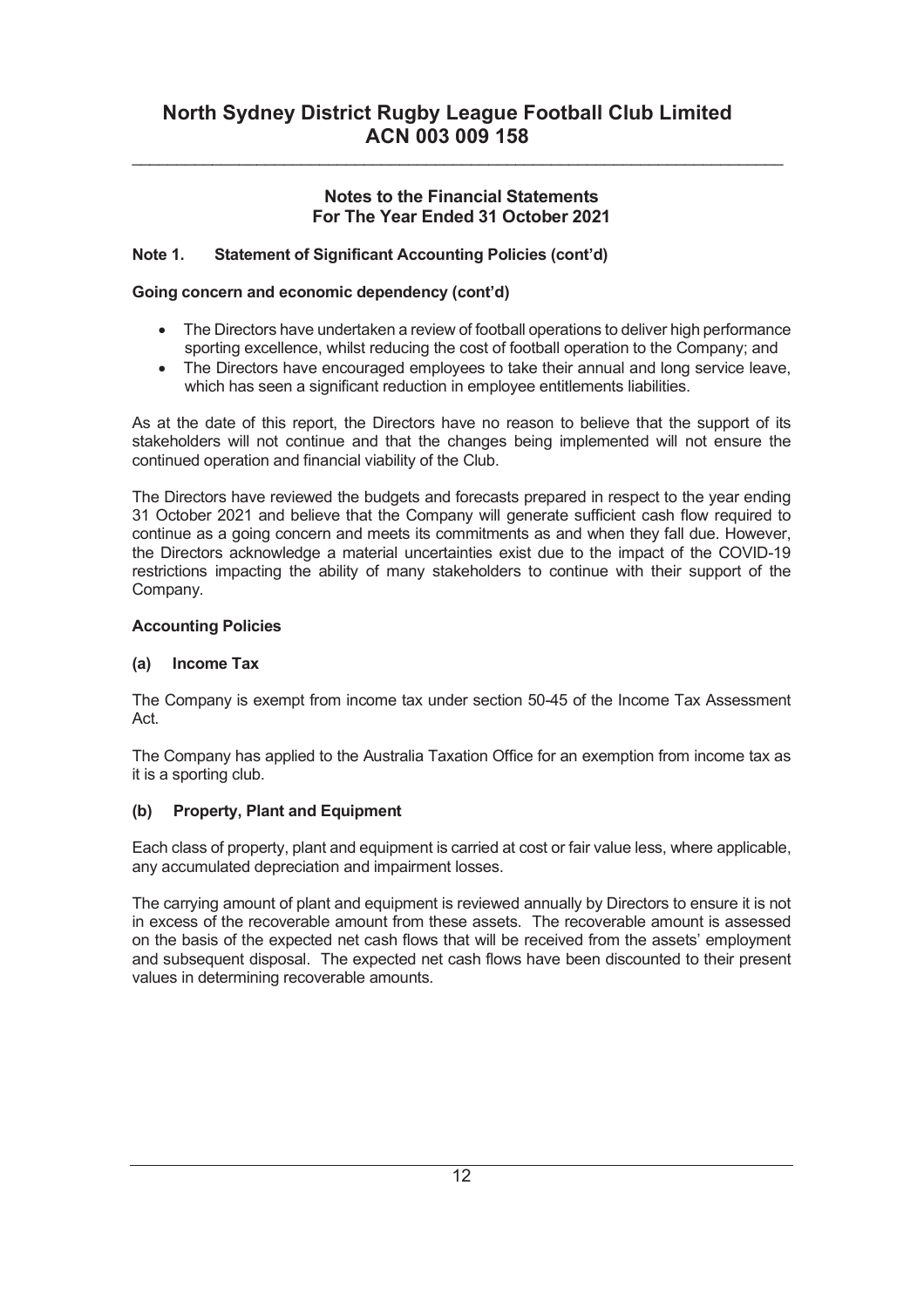\_\_\_\_\_\_\_\_\_\_\_\_\_\_\_\_\_\_\_\_\_\_\_\_\_\_\_\_\_\_\_\_\_\_\_\_\_\_\_\_\_\_\_\_\_\_\_\_\_\_\_\_\_\_\_\_\_\_\_\_\_\_\_\_\_\_\_\_\_\_\_\_\_

## Note 1. Statement of Significant Accounting Policies (cont'd)

## (b) Property, Plant and Equipment (cont'd)

#### **Depreciation**

The depreciable amount of all fixed assets including capitalised lease assets, but excluding buildings and freehold land, is depreciated on a straight-line basis over their useful lives to the economic entity commencing from the time the asset is held ready for use.

The depreciation rates used for each class of depreciable assets are:

| <b>Class of Fixed Asset</b> | <b>Depreciation Rate</b> |
|-----------------------------|--------------------------|
| Plant & equipment           | 7.5% - 30%               |
| Leasehold Improvements      | 20%                      |

The assets' residual values and useful lives are reviewed, and adjusted if appropriate, at each balance sheet date.

An asset's carrying amount is written down immediately to its recoverable amount if the asset's carrying amount is greater than its estimated recoverable amount.

Gains and losses on disposal are determined by comparing proceeds with the carrying amount. These gains or losses are included in the statement of comprehensive income. When revalued assets are sold, amounts included in the revaluation reserve relating to that asset are transferred to retained earnings.

### (c) Impairment of Assets

At each reporting date, the Company reviews the carrying values of its assets to determine whether there is any indication that those assets have been impaired. If such an indication exists, the recoverable amount of the asset, being the higher of the asset's fair value less costs to sell and value in use, is compared to the asset's carrying value. Any excess of the asset's carrying value over its recoverable amount is expensed to the income statement.

### (d) Cash and Cash Equivalents

Cash and cash equivalents include cash on hand, deposits held at call with banks, other bank accounts and bank overdrafts. Bank overdrafts are shown within short-term borrowings in current liabilities on the balance sheet.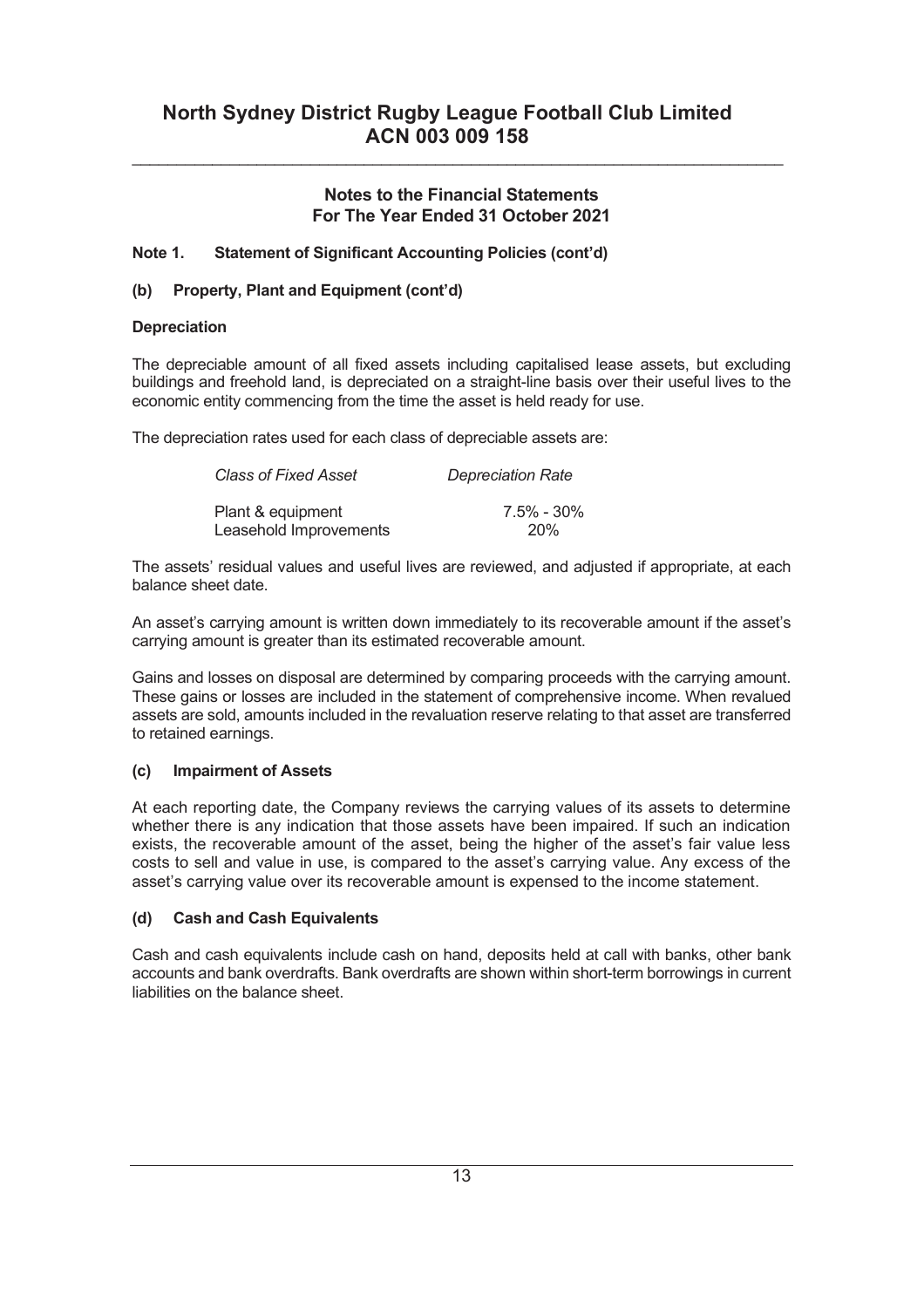\_\_\_\_\_\_\_\_\_\_\_\_\_\_\_\_\_\_\_\_\_\_\_\_\_\_\_\_\_\_\_\_\_\_\_\_\_\_\_\_\_\_\_\_\_\_\_\_\_\_\_\_\_\_\_\_\_\_\_\_\_\_\_\_\_\_\_\_\_\_\_\_\_

## Note 1. Statement of Significant Accounting Policies (cont'd)

### (e) Revenue

Where the entity receives sponsorships, donations or grants, it assesses whether the contract is enforceable and has sufficiently specific performance obligations in accordance with AASB15.

Where both these condition are satisfied the Company;

- Identifies each performance obligation relating to the grant:
- · Recognises a contract liability for its obligations under the grant;
- Recognises revenue as it satisfies its performance obligations.

When the contract is not enforceable or does not have sufficiently specific performance obligations, the Company;

- Recognise the asset received in accordance with the recognition requirements of other applicable accounting standards (AASB9, AASB16 and AASB138);
- · Recognises related amounts (being contributions by owners, lease liability, financial instruments, provisions, revenue or contract liabilities);
- Recognises income immediately in profit or loss as the difference between the initial carrying amount of the asset and the related amount.

### Membership Subscriptions

Members subscriptions are recognised at the time of receipt on basis that the majority of membership are for one year memberships. While multi-year memberships are offered these are not popular, hence no liability for memberships in advance has been recorded in the balance sheet.

### Sale of Goods

Revenue from the sale of goods is recognised at the point of delivery as this corresponds to the transfer of significant risks and rewards of ownership of the goods and cessation of all involvement in those goods.

### Interest

Interest revenue is recognised as interest accrues using the effective interest method. This is a method of calculating the amortised cost of a financial asset and allocating the interest income over the relevant period using the effective interest rate, which is the rate that exactly discounts estimated future cash receipts through the expected life of the financial asset to the net carrying amount of the financial asset.

All revenue is stated net of the amount of goods and services tax (GST).

# (f) Goods and Services Tax (GST)

Revenues, expenses and assets are recognised net of the amount of GST, except where the amount of GST incurred is not recoverable from the Australian Tax Office. In these circumstances, the GST is recognised as part of the cost of acquisition of the asset or as part of an item of the expense. Receivables and payables in the balance sheet are shown inclusive of GST.

Cash flows are presented in the cash flow statement on a gross basis, except for the GST component of investing and financing activities, which are disclosed as operating cash flows.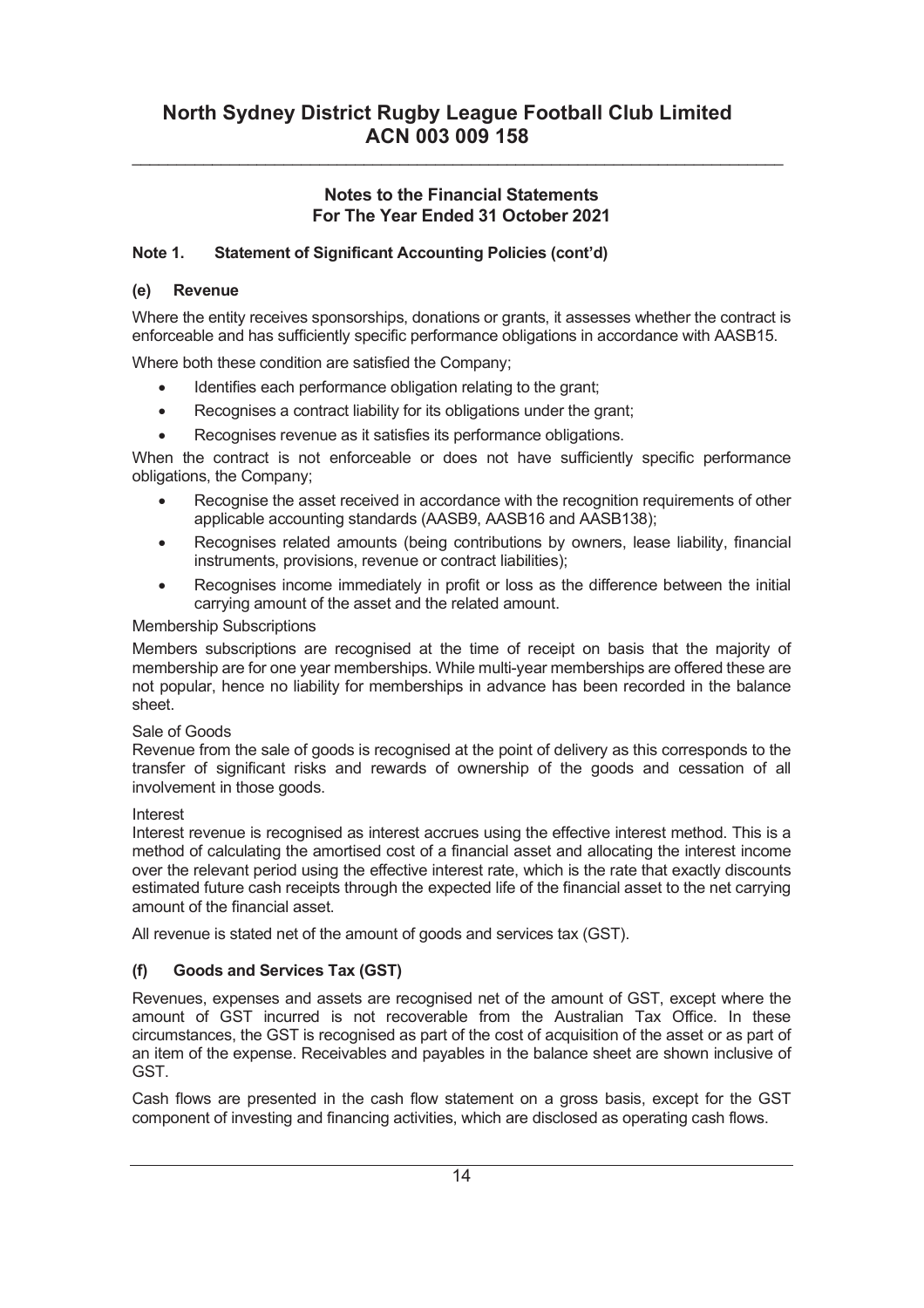\_\_\_\_\_\_\_\_\_\_\_\_\_\_\_\_\_\_\_\_\_\_\_\_\_\_\_\_\_\_\_\_\_\_\_\_\_\_\_\_\_\_\_\_\_\_\_\_\_\_\_\_\_\_\_\_\_\_\_\_\_\_\_\_\_\_\_\_\_\_\_\_\_

## Note 1. Statement of Significant Accounting Policies (cont'd)

### (g) Trade and Other Receivables

Trade receivables are initially recognised at fair value and subsequently measured at amortised cost using the effective interest method, less any provision for impairment. Trade receivables are generally due for settlement within 30 days.

Collectability of trade receivables is reviewed on an ongoing basis. Debts which are known to be uncollectable are written off by reducing the carrying amount directly. A provision for impairment of trade receivables is raised when there is objective evidence that the incorporated association will not be able to collect all amounts due according to the original terms of the receivables.

### (h) Trade and Other Payables

Trade and other payables represent the liabilities for goods and services received by the Company during the reporting period that remain unpaid at the end of the reporting period. The balance is recognised as a current liability with the amounts normally paid within 60 days of recognitions of the liability.

### (i) Employee Benefits

### Short-Term employee Benefits

Liabilities for wages and salaries including non-monetary benefits, annual leave and long service leave expected to be settled within 12 months of the reporting date are measured at the amounts expected to be paid when the liabilities are settled.

### Other Long-Term Employee Benefits

The liability for annual leave and long service leave not expected to be settled within 12 months of the reporting date is measured at the present value of expected future payments to be made in respect of services provided by employees up to the reporting date using the projected unit credit method. Consideration is given to expected future wage and salary levels, experience of employee departures and period of service. Expected future payments are discounted using market yields at the reporting date on national government bonds with terms to maturity and currency that match, as closely as possible, the estimated future cash outflows.

### (j) Limitation of Members' Liability

In accordance with the Club's Constitution the liability of members in the event of the Club being wound up would not exceed \$1 per member.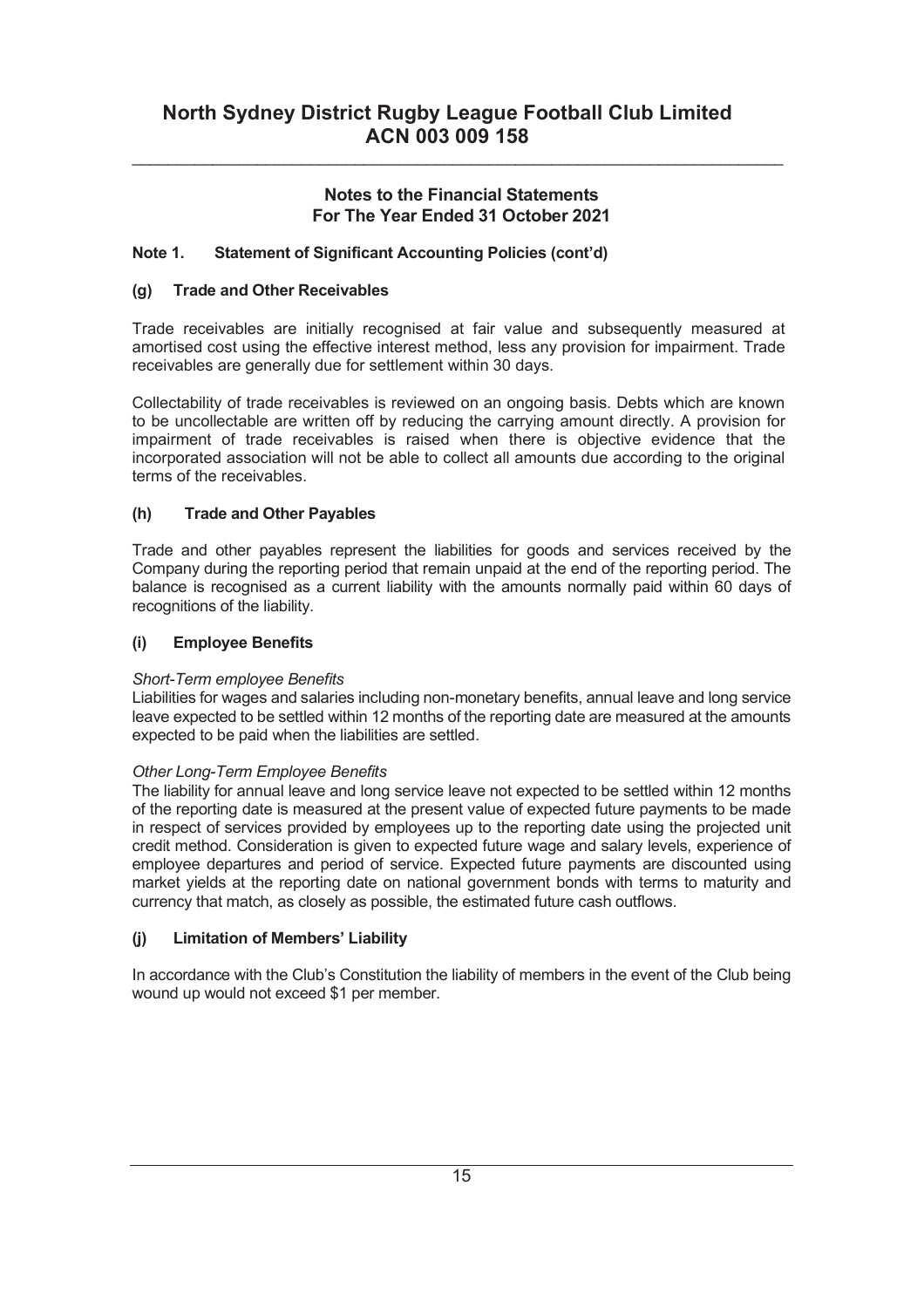# Notes to the Financial Statements For The Year Ended 31 October 2021

\_\_\_\_\_\_\_\_\_\_\_\_\_\_\_\_\_\_\_\_\_\_\_\_\_\_\_\_\_\_\_\_\_\_\_\_\_\_\_\_\_\_\_\_\_\_\_\_\_\_\_\_\_\_\_\_\_\_\_\_\_\_\_\_\_\_\_\_\_\_\_\_\_

|                                       | 2021      | 2020      |
|---------------------------------------|-----------|-----------|
| Note 2. Revenue                       | \$        | \$        |
| Operating activities                  |           |           |
| Membership subscriptions              | 32,228    | 35,776    |
| Grant - North Sydney Leagues Club Ltd | 548,000   | 324,376   |
| Grant - NSW Rugby League              | 247,500   | 137,590   |
| <b>Grant - Roosters Contribution</b>  | 30,000    |           |
| <b>Function Income</b>                | 498       | 4,254     |
| Fundraising proceeds                  | 8,598     | 60,560    |
| Takings                               | 50,748    | 2,086     |
| Interest received                     |           | 62        |
| Sponsorship                           | 218,458   | 331,375   |
| Junior League Income                  | 50,000    | 30,874    |
| Merchandise Income                    | 255,092   | 136,026   |
| Sponsorship rebates                   | 68,085    | 74,072    |
| Sundry Income                         | 5,749     | 11,388    |
| Other - Covid Related Subsidies       | 175,816   | 324,500   |
| <b>Total Revenue</b>                  | 1,690,773 | 1,472,939 |
| Note 3. Expenses                      |           |           |
| Depreciation                          | 847       | 2,059     |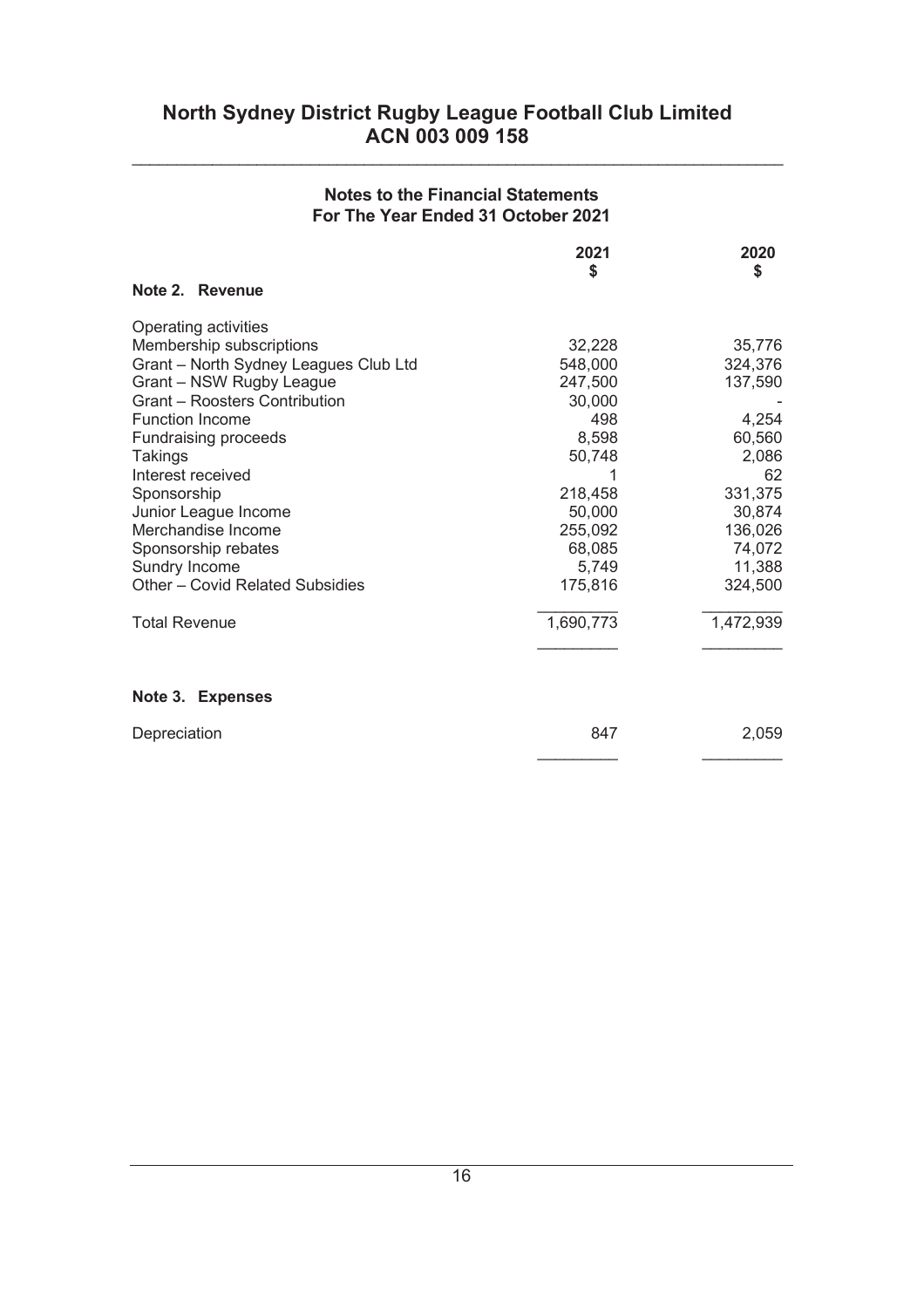\_\_\_\_\_\_\_\_\_\_\_\_\_\_\_\_\_\_\_\_\_\_\_\_\_\_\_\_\_\_\_\_\_\_\_\_\_\_\_\_\_\_\_\_\_\_\_\_\_\_\_\_\_\_\_\_\_\_\_\_\_\_\_\_\_\_\_\_\_\_\_\_\_

| <b>Notes to the Financial Statements</b><br>For The Year Ended 31 October 2021                                                                                        |                             |                             |
|-----------------------------------------------------------------------------------------------------------------------------------------------------------------------|-----------------------------|-----------------------------|
|                                                                                                                                                                       | 2021<br>\$                  | 2020<br>S                   |
| Note 4. Cash and Cash Equivalents                                                                                                                                     |                             |                             |
| Cash at bank and in hand                                                                                                                                              | 232,801                     | 27,485                      |
| Reconciliation of cash<br>Cash at the end of the financial year as shown<br>in the statement of cash flows is reconciled to<br>items in the balance sheet as follows: |                             |                             |
| Cash and cash equivalents                                                                                                                                             | 232,801                     | 27,485                      |
| <b>Note 5. Other Receivables</b>                                                                                                                                      |                             |                             |
| Other debtors<br><b>Provision for Bad Debts</b><br>Prepayments                                                                                                        | 73,193<br>(2,360)<br>70,833 | 84,042<br>18,000<br>102,042 |
| <b>Note 6. Property Plant and Equipment</b>                                                                                                                           |                             |                             |
| Plant and equipment - at cost<br>Less accumulated depreciation                                                                                                        | 67,598<br>(61,050)          | 61,495<br>(60, 202)         |
|                                                                                                                                                                       | 6,548                       | 1,293                       |

### (a) Movements in Carry Amounts

Movement in the carrying amounts for each class of property, plant and equipment between the beginning and the end of the current financial year.

|                         | Plant & Equipment | Total                    |
|-------------------------|-------------------|--------------------------|
| Balance 1 November 2020 | 1,293             | 1,293                    |
| Additions               | 6,102             | 6,102                    |
| <b>Disposals</b>        | -                 | $\overline{\phantom{a}}$ |
| Depreciation            | (847)             | (847)                    |
| Balance 31 October 2021 | 6.548             | 6.548                    |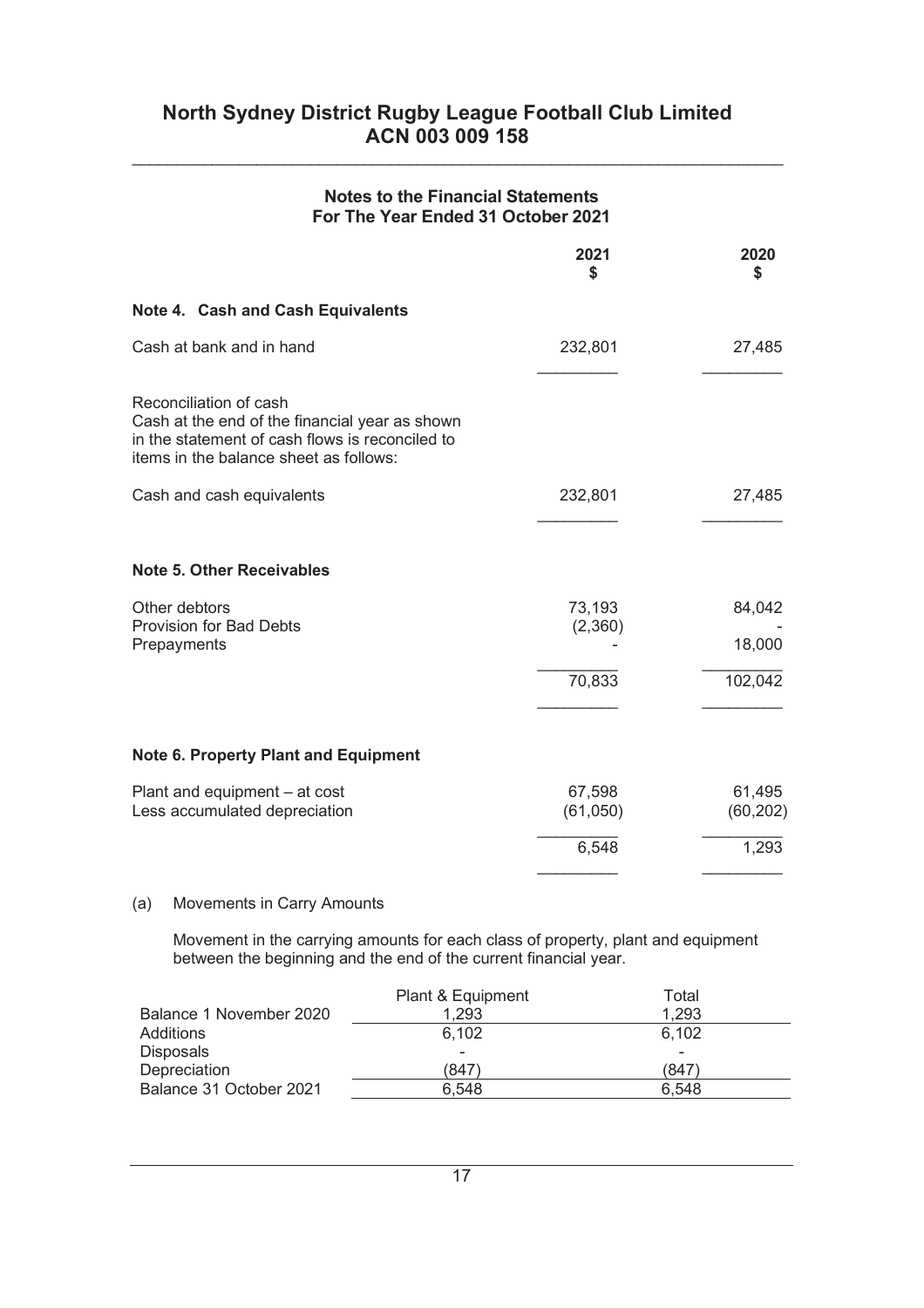# Notes to the Financial Statements For The Year Ended 31 October 2021

\_\_\_\_\_\_\_\_\_\_\_\_\_\_\_\_\_\_\_\_\_\_\_\_\_\_\_\_\_\_\_\_\_\_\_\_\_\_\_\_\_\_\_\_\_\_\_\_\_\_\_\_\_\_\_\_\_\_\_\_\_\_\_\_\_\_\_\_\_\_\_\_\_

|                                                                                          | 2021<br>\$                        | 2020<br>\$                 |
|------------------------------------------------------------------------------------------|-----------------------------------|----------------------------|
| <b>Note 7. Trade and Other Payables</b>                                                  |                                   |                            |
| Trade payables<br><b>PAYG Liability</b><br><b>Accrued Expenses</b><br><b>GST Payable</b> | 38,309<br>8,356<br>7,203<br>8,463 | 30,264<br>15,476<br>20,582 |
| <b>Total and Other Payables</b>                                                          | 62,331                            | 66,322                     |
| <b>Note 8. Employee Benefits</b><br>Current<br><b>Annual Leave</b><br>Long service leave | 25,202<br>7,262                   | 27,880<br>6,026            |
| Total current employee benefits                                                          | 32,464                            | 33,906                     |
| Non-Current<br>Long service leave                                                        | 7,099                             | 4,957                      |
| Total non-current employee benefits                                                      | 7,099                             | 4,957                      |
| Total employee benefits                                                                  | 39,563                            | 38,863                     |

#### Note 9. Cash Flow Information

(a) Reconciliation of Cash Flow from Operations with Profit from Ordinary Activities after Income Tax

| Profit/(loss) from ordinary activities after Income tax                                                                                                    | 182,003                            | 182,390                                     |
|------------------------------------------------------------------------------------------------------------------------------------------------------------|------------------------------------|---------------------------------------------|
| Non-cash flows in profit from ordinary activities<br>Depreciation<br>Changes in assets and liabilities                                                     | 847                                | 2,059                                       |
| (Increase)/decrease in other debtors<br>(Increase)/decrease in other assets<br>Increase/(decrease) in payables<br>Increase/(decrease) in employee benefits | 13,210<br>18,651<br>(3,991)<br>699 | 19,073<br>18,013<br>(234, 965)<br>(57, 261) |
| Cashflow from operations                                                                                                                                   | 211,419                            | (70, 691)                                   |
|                                                                                                                                                            |                                    |                                             |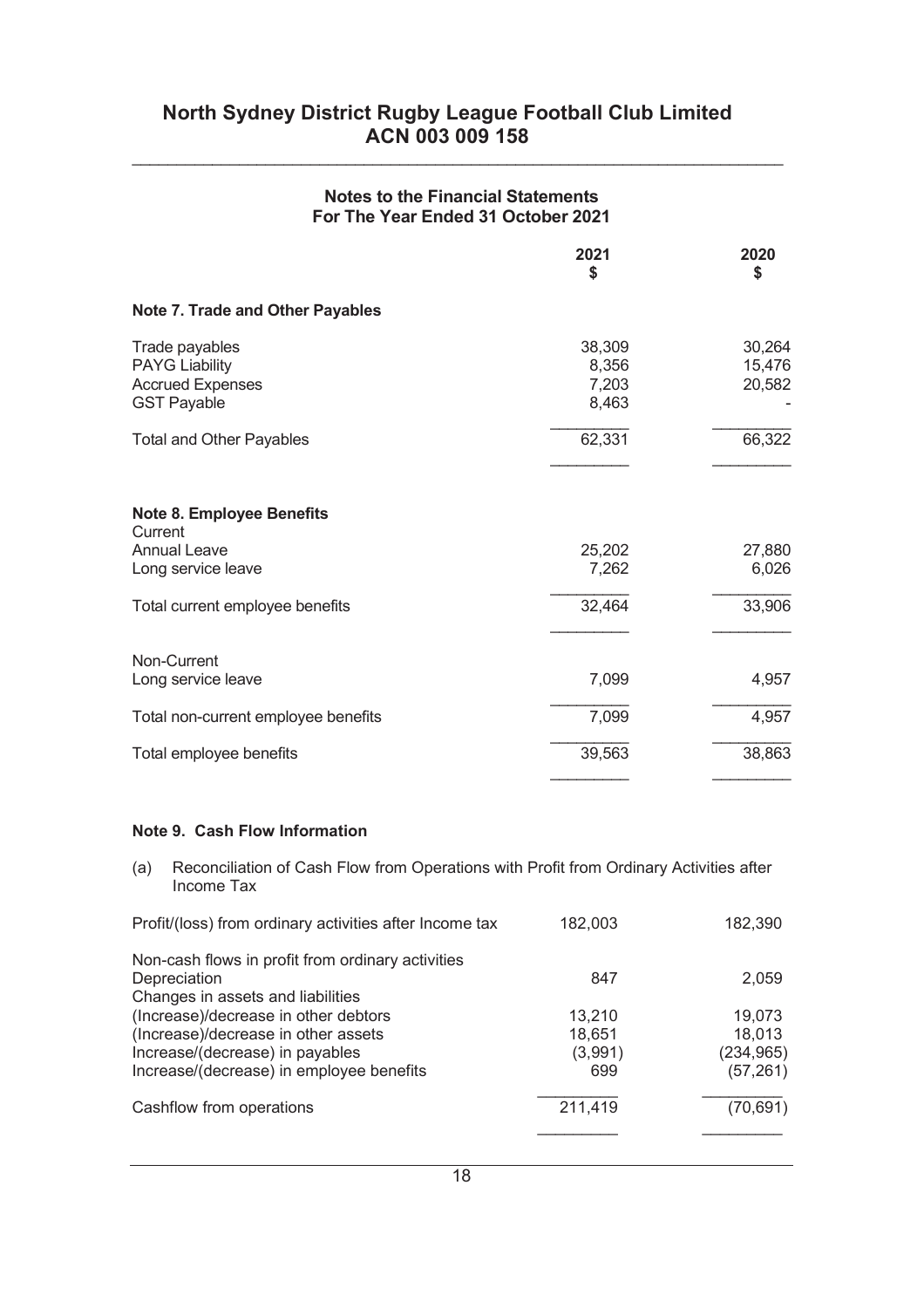\_\_\_\_\_\_\_\_\_\_\_\_\_\_\_\_\_\_\_\_\_\_\_\_\_\_\_\_\_\_\_\_\_\_\_\_\_\_\_\_\_\_\_\_\_\_\_\_\_\_\_\_\_\_\_\_\_\_\_\_\_\_\_\_\_\_\_\_\_\_\_\_\_

#### Note 10. Related Party Disclosures

The Directors also purchase goods from the Company on the same terms and conditions available to members, guests and employees.

### Note 11. Financial Reporting By Segments

The Company operates predominantly in one industry. The principal activity of the Company is that of the promotion of rugby league in the North Sydney area. The Company operates predominantly in one geographical area, being North Sydney, NSW.

#### Note 12. Key Management Personnel Compensation

The following persons had authority and responsibility for planning, directing and controlling the activities of the Company, directly or indirectly, during the financial year.

|                                                                    | 2021<br>\$ | 2020<br>\$ |
|--------------------------------------------------------------------|------------|------------|
| <b>Name</b><br>David Perry<br><b>Gareth Holmes</b><br>Jason Taylor |            |            |
| Key management personnel compensation                              |            |            |
| Short-term benefits                                                | 278,808    | 228,988    |
|                                                                    |            |            |

### Note 13. Contingent Liabilities

In the opinion of the Directors, North Sydney District Rugby League Football Club Limited did not have any contingencies at 31 October 2021.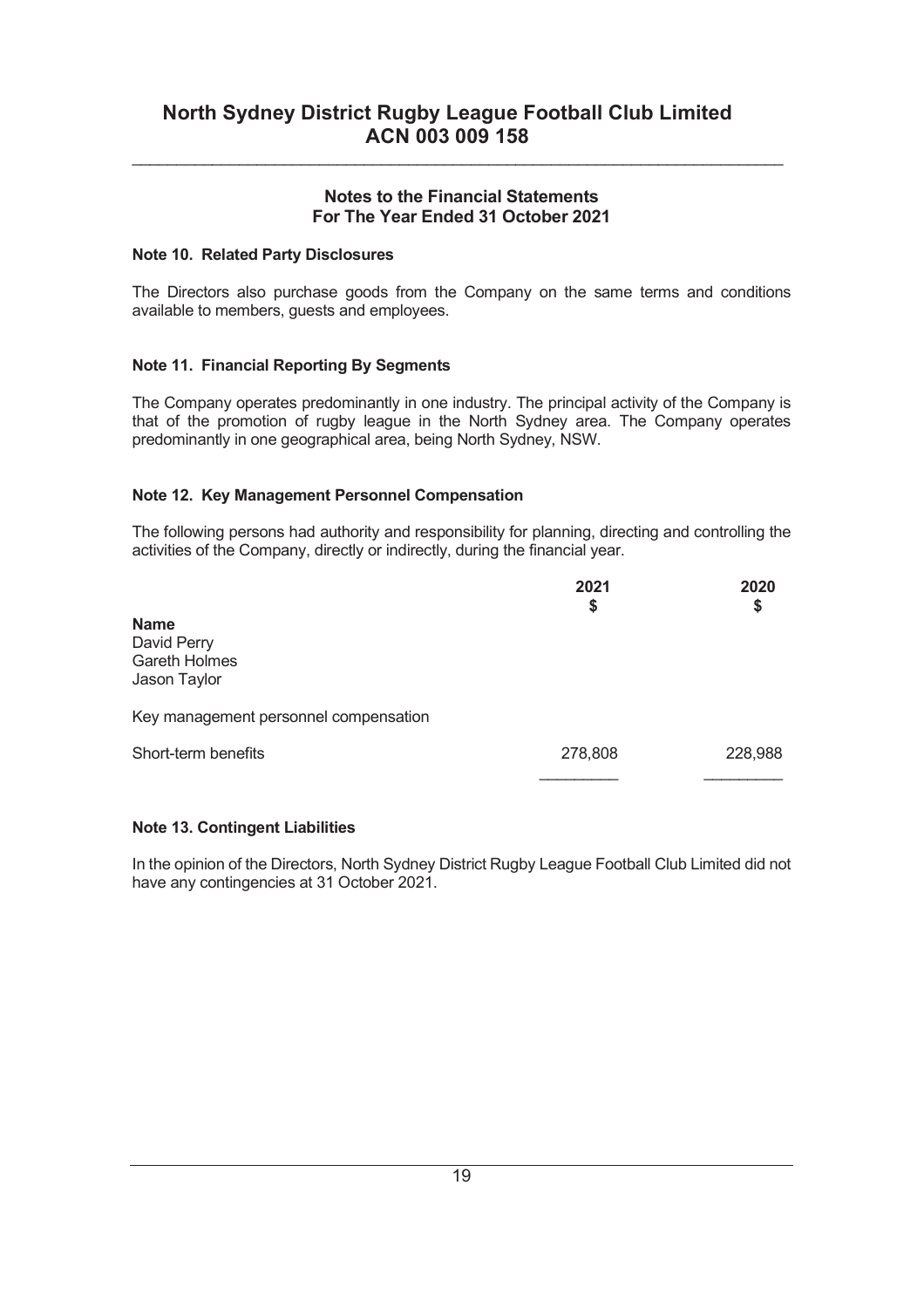\_\_\_\_\_\_\_\_\_\_\_\_\_\_\_\_\_\_\_\_\_\_\_\_\_\_\_\_\_\_\_\_\_\_\_\_\_\_\_\_\_\_\_\_\_\_\_\_\_\_\_\_\_\_\_\_\_\_\_\_\_\_\_\_\_\_\_\_\_\_\_\_\_

#### Note 14. Financial Risk Management

The Company's financial instruments consist mainly of deposits with banks, accounts receivable and payable.

#### (a) Credit Risk

Exposure to credit risk relating to financial assets arises from the potential non-performance by counterparties of contract obligations that could lead to financial loss to North Sydney District Rugby League Football Club Limited and arises principally from the receivables.

#### Financial Assets

| Cash & cash equivalents<br>Trade debtors | 232,801<br>70,833 | 27,485<br>84,042 |
|------------------------------------------|-------------------|------------------|
| <b>Total Financial Assets</b>            | 303,634           | 111,527          |
| <b>Financial Liabilities</b>             |                   |                  |
| Trade payables<br>Other payables         | 38,309<br>24,022  | 30,264<br>36,058 |
| <b>Total Financial Liabilities</b>       | 62,331            | 66,322           |

### Note 15. Registered Office

The registered office address of the Company is:

12 Abbott Street Cammeray NSW 2062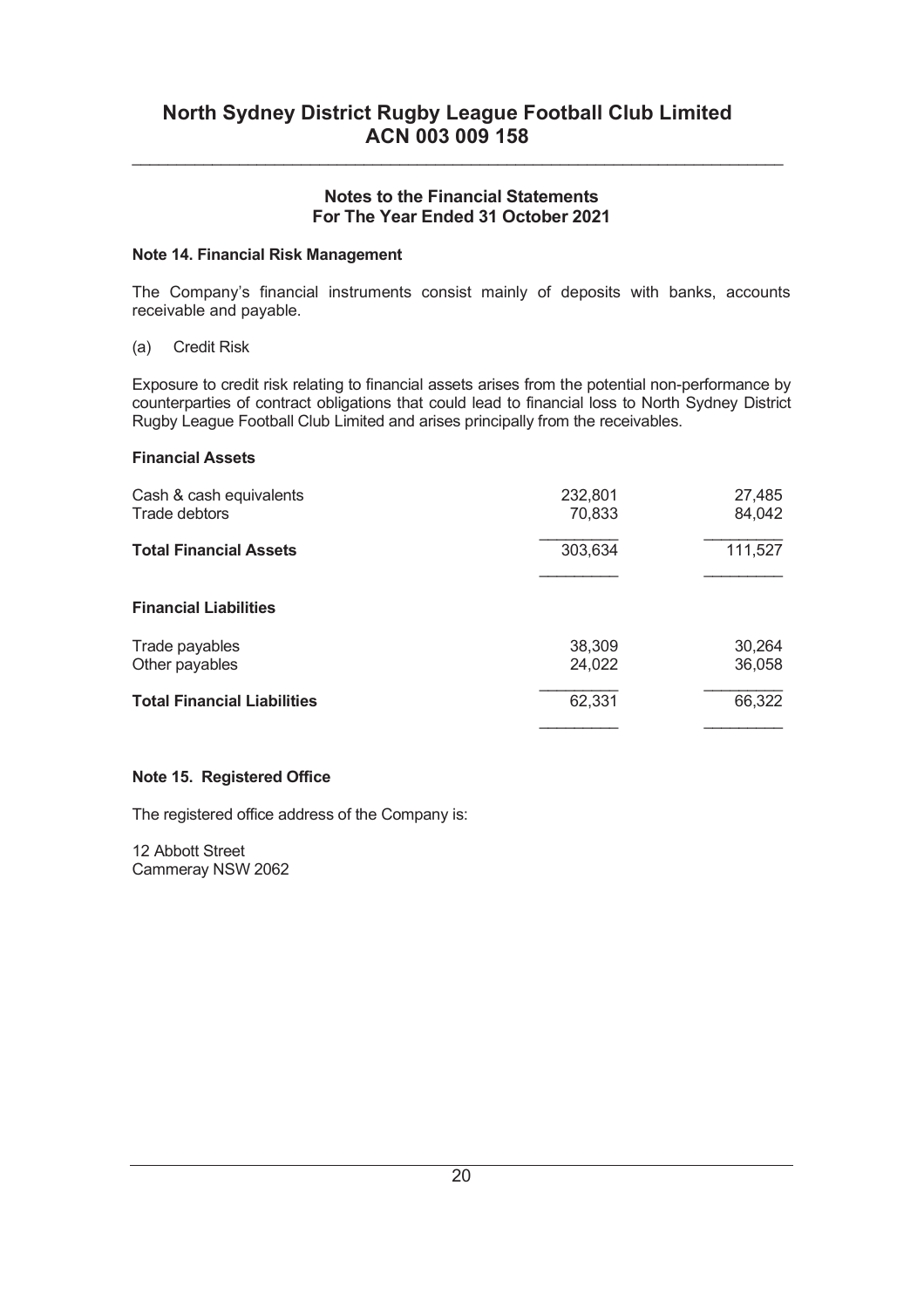\_\_\_\_\_\_\_\_\_\_\_\_\_\_\_\_\_\_\_\_\_\_\_\_\_\_\_\_\_\_\_\_\_\_\_\_\_\_\_\_\_\_\_\_\_\_\_\_\_\_\_\_\_\_\_\_\_\_\_\_\_\_\_\_\_\_\_\_\_\_\_\_\_

## Note 16. Events Occurring After The Reporting Date

The emergence of Coronavirus disease (COVID-19) during the first months of 2020 has had a significant impact on financial markets and assets globally, the broader economic and social disruption now evident and is anticipated to continue in the near to mid-term.

On the 26 June 2021, the government announced another forced closure of many business and organisations, including community sport clubs. This resulted in the cancellation of the Company's various rugby league competitions it operates and enters teams in. The re-opening of the Greater Sydney Region did not occurred until the 10 October 2021. After year end NSW Government health orders remain in place and there are continued out breaks of COVID-19 within the community which have impacted the members and supports of the Club.

While the impact of COVID-19 is yet to be fully determined, we have assessed the impact of the financial position and considered potential impacts to be as follows;

- Restrictions on the Company's activity are expected to be in place once public health orders permit re-opening of community sport for at least 6 to 12 months from the date of re-opening;
- · Financial assistance is expected to continue to be available from government to facilitate the public safety however are expected to reduce over time; and
- The Company continues to pay its debts as and when they fall due and payable.

Given the nature of the services provided, management will continue to monitor the economic impact of this situation on the assets held and business as a whole.

Other than the item noted above, in the interval between the end of the financial year and the date of this report, no transactions or event of material and unusual nature has arisen to significantly affect the operation of the Company, the results of those operations, or the state of affairs of the Company in the future financial years.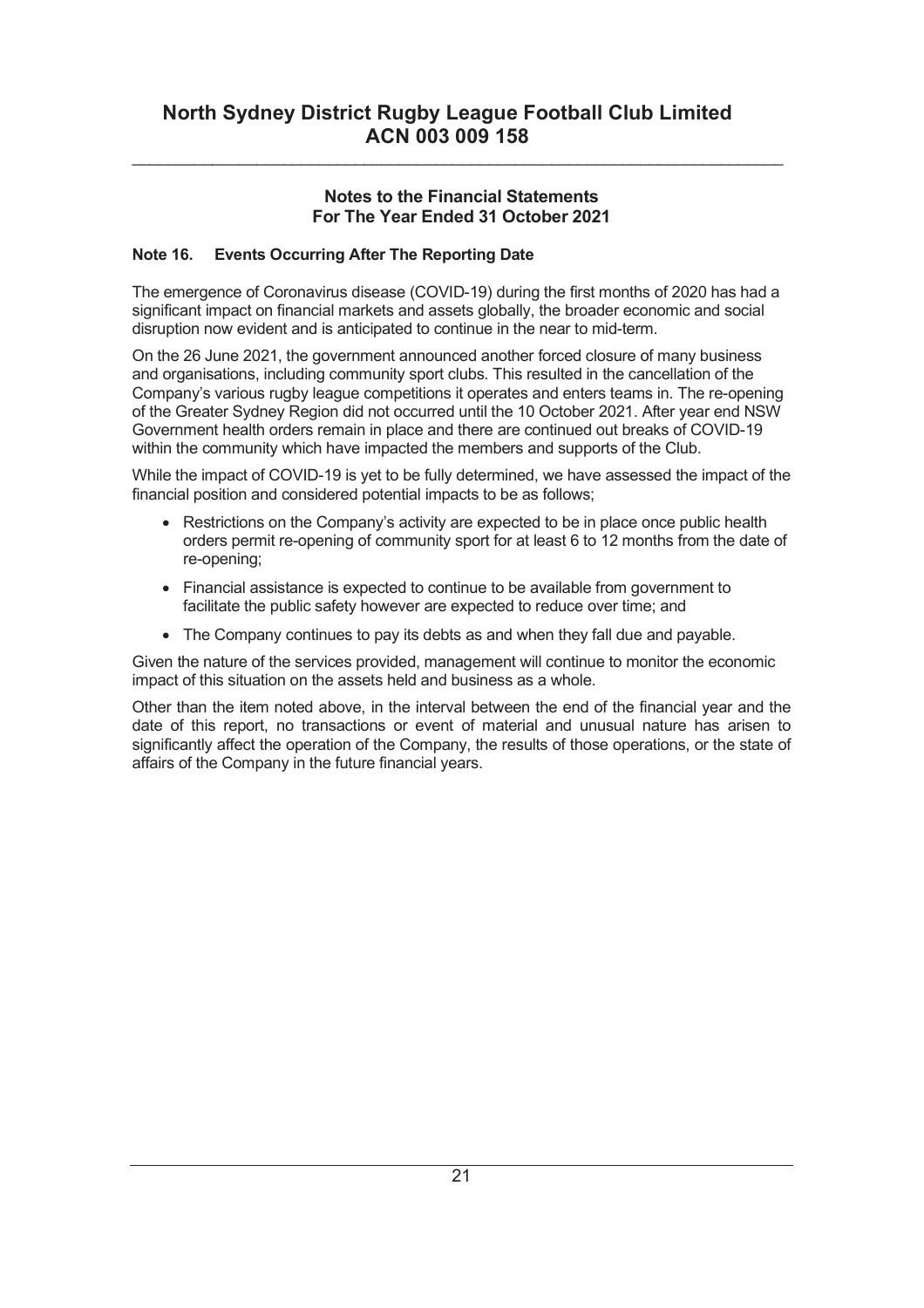#### **Directors' Declaration** For The Year Ended 31 October 2021

The Directors of the Company declare that:-

- The financial statements and notes, as set out on pages 7 to 21 are in accordance with the  $\mathbf{1}$ . Corporations Act 2001 and:
	- (a) comply with Australian Accounting Standards; and
	- give a true and fair view of the financial position as at 31 October 2021 and of the  $(b)$ performance for the year ended on that date.
- In the Directors' opinion there are reasonable grounds to believe that the Company will be  $2.$ able to pay its debts as and when they become due and payable.

Signed in accordance with a resolution of the Directors.

Peter McGrath

**Director** 

Daniel Dickson **Director** 

Signed at Cammeray this T day of March 2022.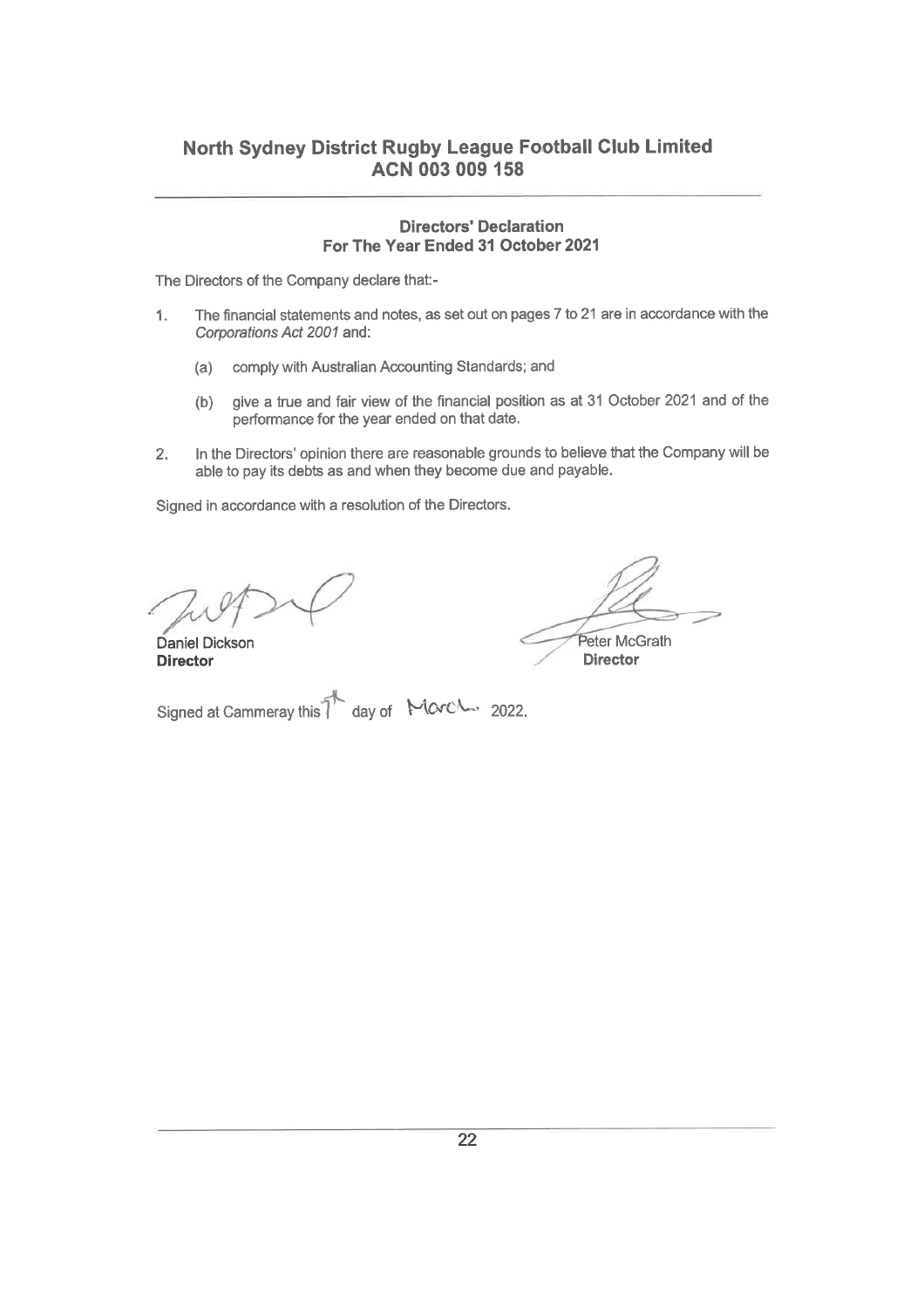

#### Independent Auditor's Report to the Members Of North Sydney District Rugby League Football Club Limited

#### Report on the Financial Report

#### **Opinion**

We have audited the financial report of North Sydney District Rugby League Football Club Limited (the Company), which comprises the statement of financial position as at 31 October 2021, the statement of profit or loss and other comprehensive income, statement of changes in members funds and statement of cash flows for the year then ended, notes comprising a summary of significant accounting policies and other explanatory information, and the Directors' declaration.

In our opinion, the accompanying financial report of North Sydney District Rugby League Football Club Limited is in accordance with the Corporations Act 2001, including:

- (i) giving a true and fair view of the Company's financial position as at 31 October 2021 and of its financial performance for the year then ended; and
- (ii) complying with Australian Accounting Standards Reduced Disclosure Requirements and the Corporations Regulations 2001.

#### Basis of Opinion

We conducted our audit in accordance with Australian Auditing Standards. Our responsibilities under those standards are further described in the Auditor's Responsibilities for the Audit of the Financial Report section of our report. We are independent of the Company in accordance with the auditor independence requirements of the Corporations Act 2001 and the ethical requirements of the Accounting Professional and Ethical Standards Board's APES 110: Code of Ethics for Professional Accountants (the Code) that are relevant to our audit of the financial report in Australia. We have also fulfilled our other ethical responsibilities in accordance with the Code.

We confirm that the independence declaration required by the Corporations Act 2001, which has been given to the Directors of North Sydney District Rugby League Football Club Limited, would be in the same terms if given to the Directors as at the time of this auditor's report.

We believe that the audit evidence we have obtained is sufficient and appropriate to provide a basis for our opinion.

#### Emphasis of Matter Related to Going Concern

We draw attention to Note 1 in the financial report, which indicates the financial impact of the global pandemic that could have a significant impact on the continued support from sponsors, supports, members and corporate supporters of the Company.

Whilst the Directors have implemented changes and strategies to address the impact of COVID19 health emergency and ensure the continued viability of the Company, as stated in Note 1, these events or conditions, along with other matters as set forth in Note 1, indicate that a material uncertainty exists that may cast significant doubt on the Company's ability to continue as a going concern.

Our opinion is not modified in respect of this matter.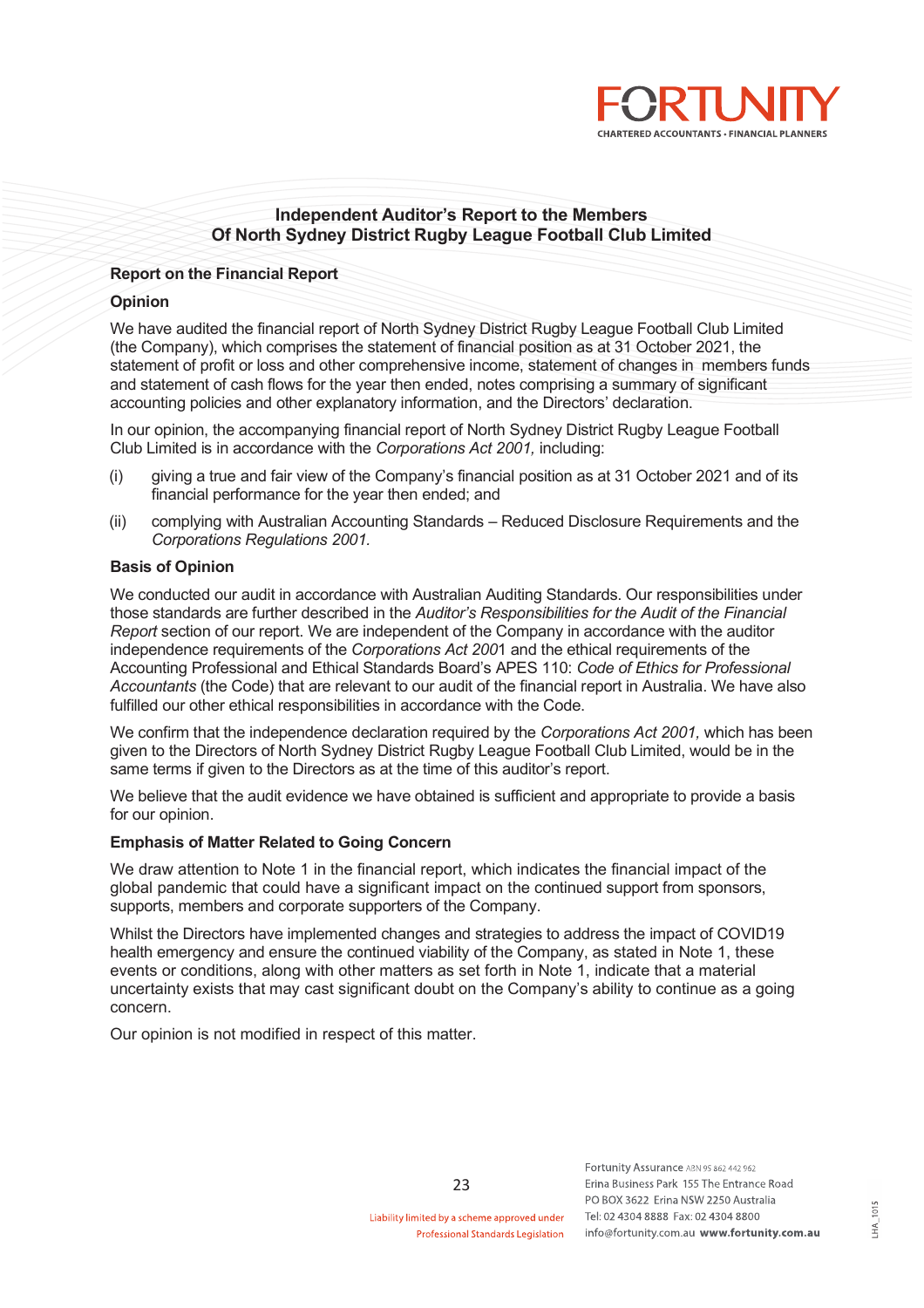

## Independent Audit Report To The Members Of North Sydney District Rugby League Football Club Limited

#### Other Information

Those charged with governance are responsible for the other information. The other information comprises the information included in the Company's annual report for the year ended 31 October 2021, but does not include the financial report and our auditor's report thereon.

Our opinion on the financial report does not cover the other information and accordingly we do not express any form of assurance conclusion thereon.

In connection with our audit of the financial report, our responsibility is to read the other information and, in doing so, consider whether the other information is materially inconsistent with the financial report or our knowledge obtained in the audit or otherwise appears to be materially misstated.

If, based on the work we have performed, we conclude that there is a material misstatement of this other information, we are required to report that fact. We have nothing to report in this report.

#### Responsibilities of the Directors for the Financial Report

The Directors of the Company are responsible for the preparation of the financial report that gives a true and fair view in accordance with Australian accounting Standards – Reduced Disclosure Requirements and the Corporations Act 2001 and for such internal control as the Directors determine as necessary to enable the preparation of the financial report that gives a true and fair view and is free from material misstatement, whether due to fraud or error.

In preparing the financial report the Directors are responsible for assessing the Company's ability to continue as a going concern, disclosing, as applicable, matters related to going concern and using the going concern basis of accounting unless the Directors either intend to liquidate the Company or to cease operations, or have no realistic alternative but to do so.

#### Auditor's Responsibilities for the Audit of the Financial Report

Our objectives are to obtain reasonable assurance about whether the financial report as a whole is free from material misstatement, whether due to fraud or error, and to issue an auditor's report that includes our opinion. Reasonable assurance is a high level of assurance, but is not a guarantee that an audit conducted in accordance with the Australian Auditing Standards will always detect a material misstatement when it exists. Misstatements can arise from fraud or error and are considered material if, individually or in the aggregate, they could reasonably be expected to influence the economic decisions of users taken on the basis of this financial report.

As part of an audit in accordance with the Australian Auditing Standards, we exercise professional judgement and maintain professional scepticism throughout the audit. We also:

- Identify and assess the risks of material misstatement of the financial report, whether due to fraud or error, design and perform audit procedures responsive to those risks, and obtain audit evidence that is sufficient and appropriate to provide a basis for our opinion. The risk of not detecting a material misstatement resulting from fraud is higher than for one resulting from error, as fraud may involve collusion, forgery, intentional omissions, misrepresentations, or the override of internal control.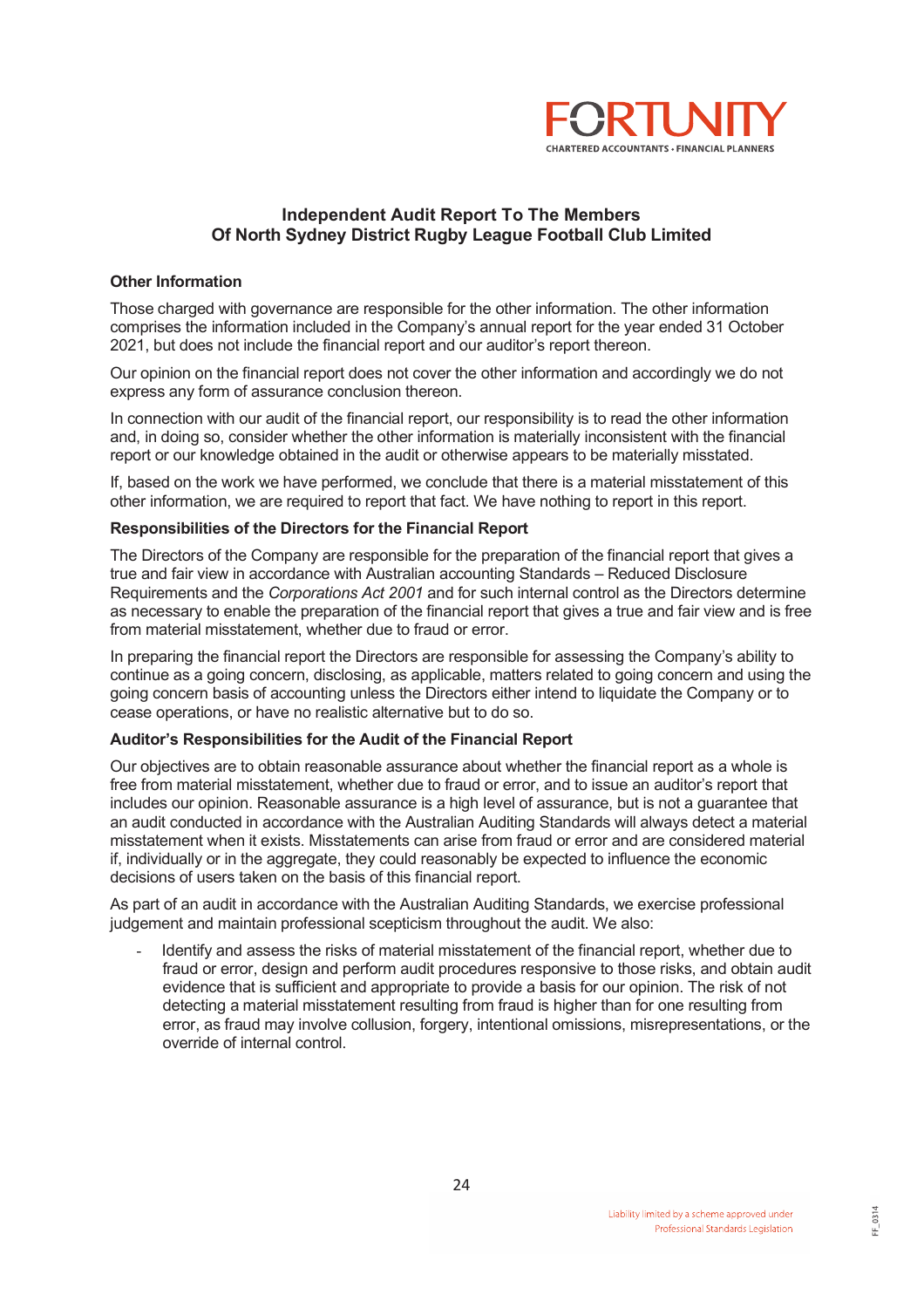

### Independent Audit Report To The Members Of North Sydney District Rugby League Football Club Limited

#### Auditor's Responsibilities for the Audit of the Financial Report (continued…)

- Obtain an understanding of internal control relevant to the audit in order to design audit procedures that are appropriate in the circumstances, but not for the purpose of expressing an opinion on the effectiveness of the Company's internal control.
- Evaluate the appropriateness of accounting policies used and the reasonableness of accounting estimates and related disclosures made by the Directors.
- Conclude on the appropriateness of the Directors' use of the going concern basis of accounting and, based on the audit evidence obtained, whether a material uncertainty exists related to events or conditions that may cast significant doubt on the Company's ability to continue as a going concern. If we conclude that a material uncertainty exists, we are required to draw attention in our auditor's report to the related disclosures in the financial report or, if such disclosures are inadequate, to modify our opinion. Our conclusions are based on the audit evidence obtained up to the date of our auditor's report. However, future events or conditions may cause the Company to cease to continue as a going concern.
- Evaluate the overall presentation, structure and content of the financial report, including the disclosures, and whether the financial report represents the underlying transactions and events in a manner that achieves fair presentation.

We communicate with the Directors regarding, among other matters, the planned scope and timing of the audit and significant audit findings, including significant deficiencies in internal control that we identify during our audit.

#### FORTUNITY ASSURANCE

Moran My

Adrian Thompson Partner

155 The Entrance Road ERINA NSW 2250

Dated: 7 March 2022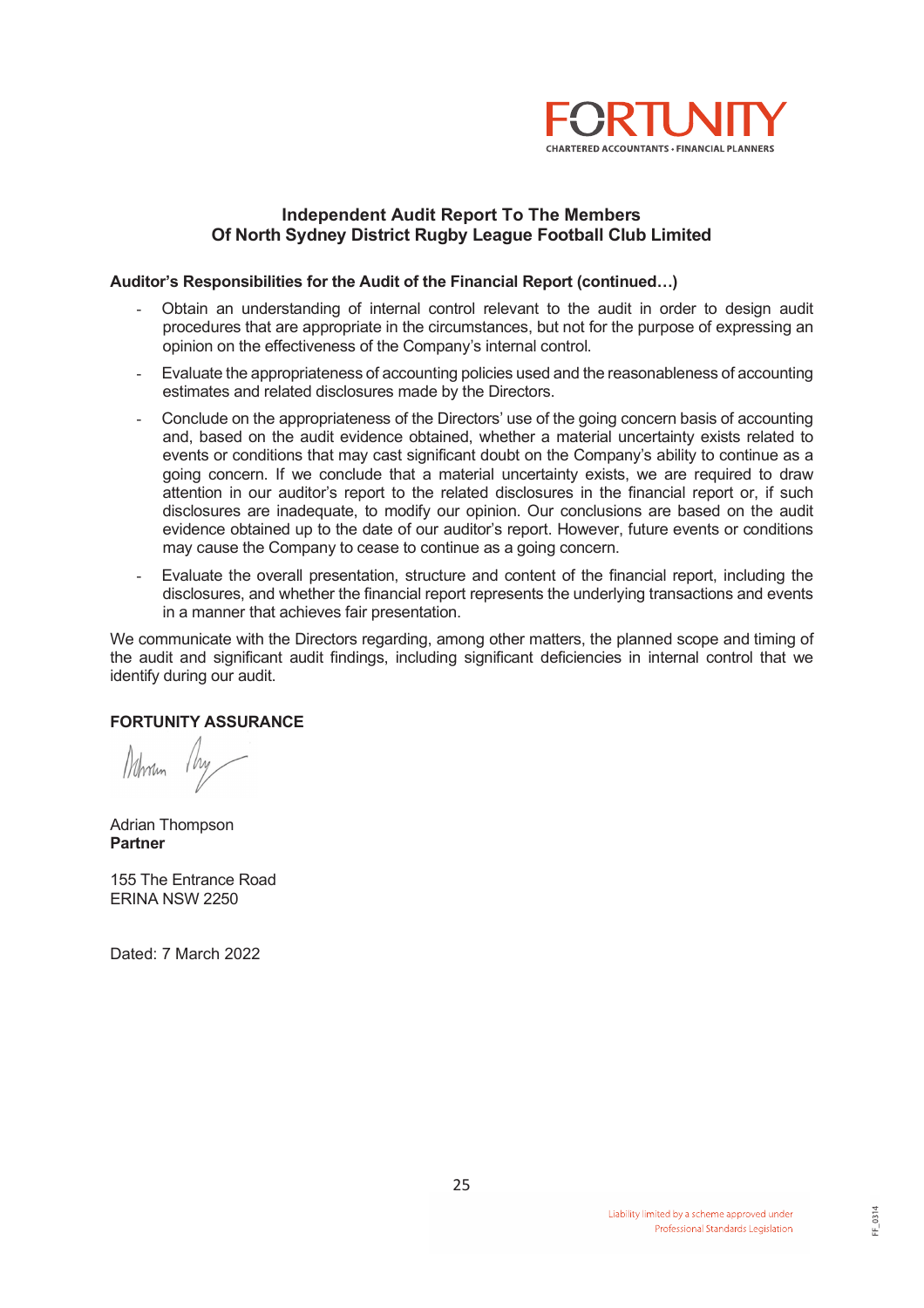

#### Disclaimer

The additional financial data presented on pages 27 to 28 is in accordance with the books and records of North Sydney District Rugby League Football Club Limited which have been subjected to the auditing procedures applied in our statutory audit of the Company for the year ended 31 October 2021. It will be appreciated that our statutory audit did not cover all details of the additional financial data. Accordingly, we do not express an opinion on such financial data and no warranty of accuracy or reliability is given.

Neither the Firm nor any member or employee of the Firm undertakes responsibility arising in any way whatsoever to any person (other than the Company) in respect of such data, including any errors or omissions therein, arising through negligence or otherwise however caused.

#### FORTUNITY ASSURANCE

Notman My

Adrian Thompson Partner

Date: 7 March 2022

Liability limited by a scheme approved under Professional Standards Legislation

26

Fortunity Assurance ABN 95 862 442 962 Erina Business Park 155 The Entrance Road PO BOX 3622 Erina NSW 2250 Australia Tel: 02 4304 8888 Fax: 02 4304 8800 info@fortunity.com.au www.fortunity.com.au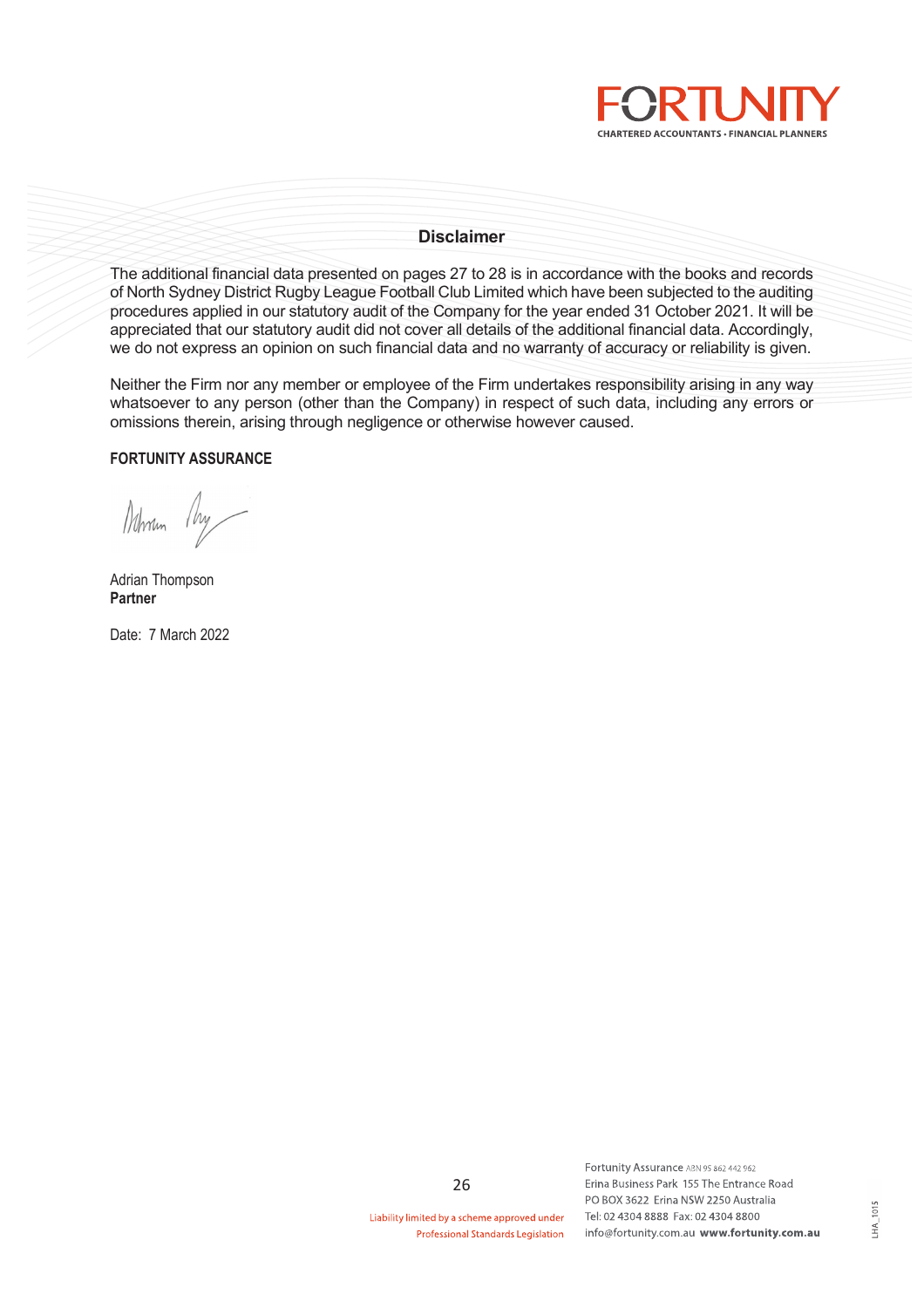## Additional Financial Information Detailed Profit And Loss Statement For The Year Ended 31 October 2021

\_\_\_\_\_\_\_\_\_\_\_\_\_\_\_\_\_\_\_\_\_\_\_\_\_\_\_\_\_\_\_\_\_\_\_\_\_\_\_\_\_\_\_\_\_\_\_\_\_\_\_\_\_\_\_\_\_\_\_\_\_\_\_\_\_\_\_\_\_\_\_\_\_

|                                                     | 2021      | 2020      |
|-----------------------------------------------------|-----------|-----------|
| <b>Revenue</b>                                      | \$        | \$        |
| Membership subscriptions                            | 32,228    | 35,776    |
| Grant-North Sydney Leagues Club Ltd                 | 428,000   | 264,376   |
| Grant-North Sydney Leagues Club Ltd-Women's Program | 120,000   | 60,000    |
| Grant - NSW Rugby League                            | 247,500   | 137,590   |
| Grant – Roosters Contrition                         | 30,000    |           |
| <b>Function income</b>                              | 498       | 4,254     |
| <b>Fundraising proceeds</b>                         | 8,598     | 60,560    |
| Takings                                             | 50,748    | 2,086     |
| Interest received                                   | 1         | 62        |
| Sponsorship                                         | 218,458   | 331,375   |
| Junior League income                                | 50,000    | 30,874    |
| Merchandise income                                  | 255,092   | 136,026   |
| Sponsorship rebates                                 | 68,085    | 74,072    |
| Royalties                                           | 3,399     | 332       |
| Sundry income                                       | 2,350     | 11,056    |
| Other - Covid Related Subsidies                     | 175,816   | 324,500   |
|                                                     |           |           |
| <b>Total Revenue</b>                                | 1,690,773 | 1,472,939 |
| <b>Less: Expenses</b>                               |           |           |
| Salary & wages (Schedule 3)                         | 242,305   | 249,191   |
| Superannuation (Schedule 3)                         | 49,621    | 59,208    |
| Provision for Annual leave (Schedule 3)             |           | (25, 221) |
| Accounting & Audit fees                             | 3,300     | 4,000     |
| Advertising                                         | 2,106     |           |
| Bad debts expense                                   | 2,144     | 34,062    |
| Bank charges                                        | 5,078     | 2,368     |
| Depreciation                                        | 847       | 2,059     |
| Donations                                           | 909       |           |
| Finance costs                                       | 216       | 3,638     |
| Legal                                               | 16,000    | 180       |
| Meeting expenses                                    | 98        | 68        |
| Merchandise                                         | 182,043   | 52,601    |
| Motor vehicle expenses                              | 7,536     | 7,693     |
| Long service leave (Schedule 3)                     | 3,378     | (32,040)  |
| Postage                                             | 979       | 7,592     |
| Printing & stationery                               | 2,692     | 1,773     |
| Telephone                                           | 4,056     | 4,614     |
| Sundry expense                                      | 9,041     | 5,034     |
| Social/Special Event/Fundraising                    | 3,080     | 21,541    |
| Computer expenses                                   | 5,652     | 8,423     |
| Junior League (Schedule 1)                          | 61,321    | 50,867    |
| Football team expenses (Schedule 2)                 | 906,368   | 832,899   |
|                                                     |           |           |
| <b>Total Expenses</b>                               | 1,508,770 | 1,290,549 |
| Net Surplus / (Deficit) for the Year                | 182,003   | 182,390   |
|                                                     |           |           |